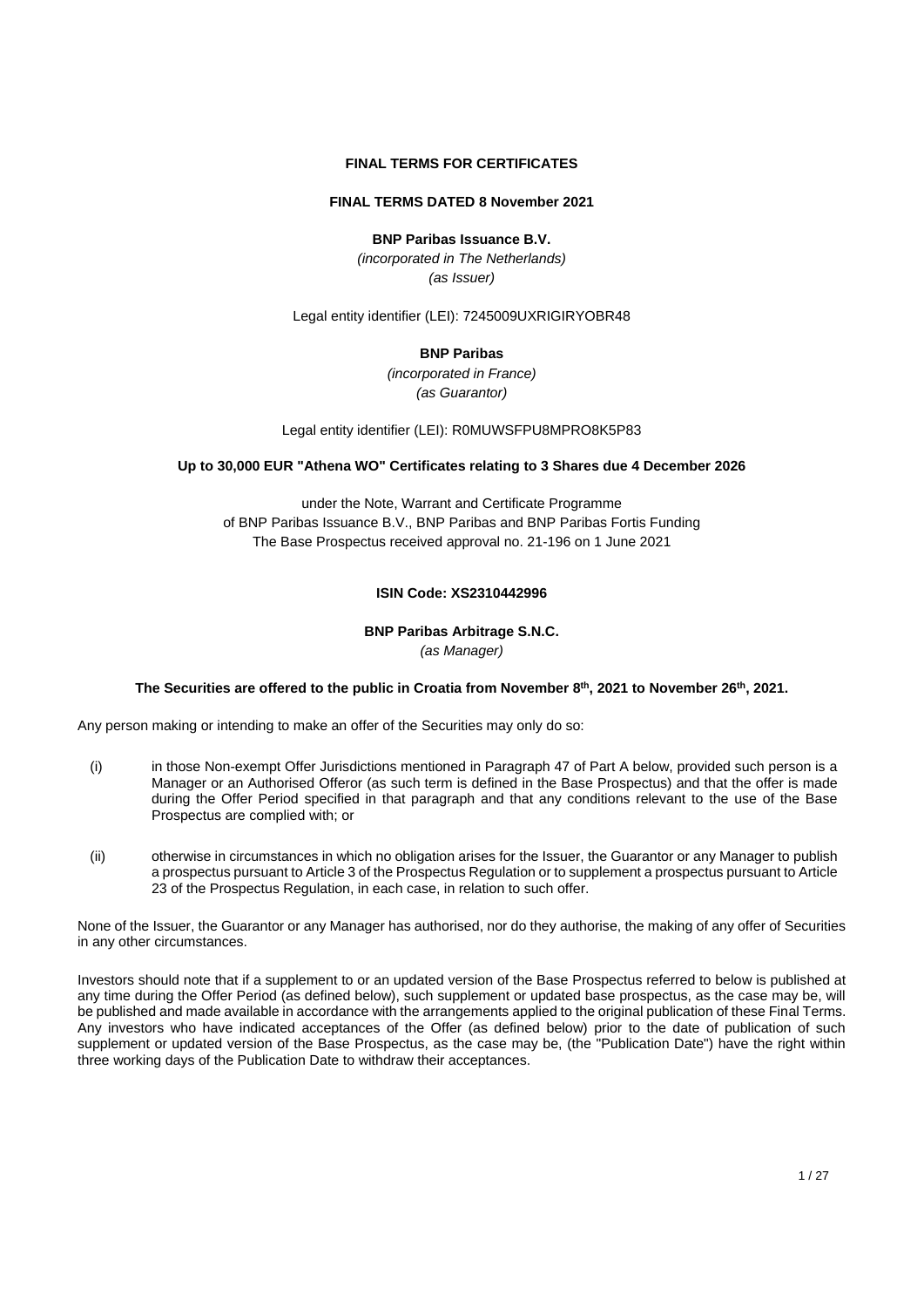## **PART A - CONTRACTUAL TERMS**

Terms used herein shall be deemed to be defined as such for the purposes of the Conditions set forth in the Base Prospectus dated 1 June 2021, each Supplement to the Base Prospectus published and approved on or before the date of these Final Terms (copies of which are available as described below) and any other Supplement to the Base Prospectus which may have been published and approved before the issue of any additional amount of Securities (the "**Supplements**") (provided that to the extent any such Supplement (i) is published and approved after the date of these Final Terms and (ii) provides for any change to the Conditions of the Securities such changes shall have no effect with respect to the Conditions of the Securities to which these Final Terms relate) which together constitute a base prospectus for the purposes of Regulation (EU) 2017/1129 (the "**Prospectus Regulation**") (the "**Base Prospectus**"). This document constitutes the Final Terms of the Securities described herein for the purposes of the Prospectus Regulation and must be read in conjunction with the Base Prospectus to obtain all the relevant information. A summary of the Securities is annexed to these Final Terms. **The Base Prospectus, any Supplements to the Base Prospectus and these Final Terms are available for viewing on <http://eqdpo.bnpparibas.com/XS2310442996>and copies may be obtained free of charge at the specified offices of the Security Agents.** 

References herein to numbered Conditions are to the terms and conditions of the relevant series of Securities and words and expressions defined in such terms and conditions shall bear the same meaning in these Final Terms in so far as they relate to such series of Securities, save as where otherwise expressly provided.

These Final Terms relate to the series of Securities as set out in "Specific Provisions for each Series" below. References herein to "Securities" shall be deemed to be references to the relevant Securities that are the subject of these Final Terms and references to "Security" shall be construed accordingly.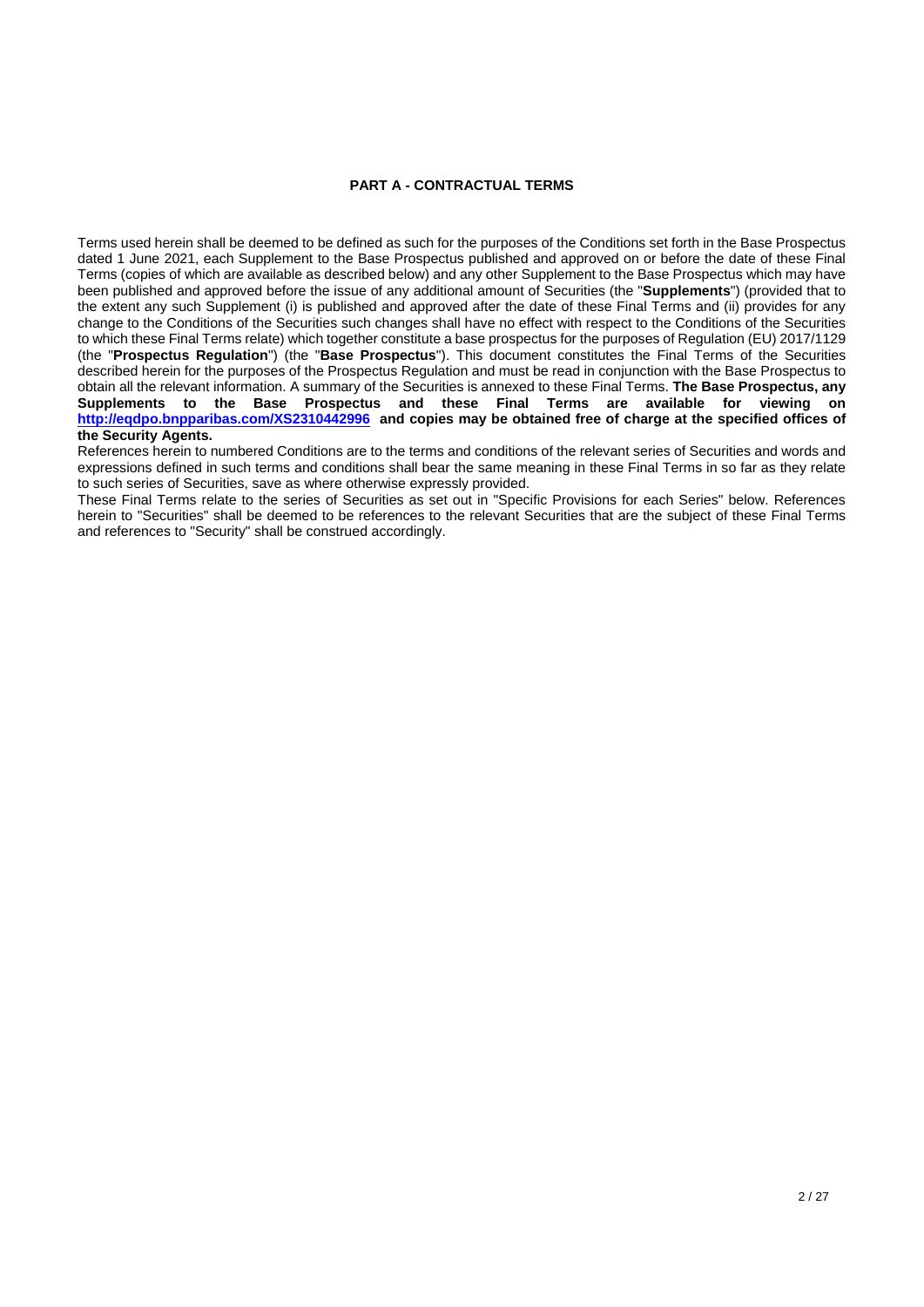# **SPECIFIC PROVISIONS FOR EACH SERIES**

| <b>Series Number</b> | No. of<br><b>Securities</b><br>issued | No. of<br><b>Securities</b> | <b>ISIN</b>  | <b>Common</b><br>Code | <b>Issue Price per</b><br><b>Security</b> | <b>Redemption Date</b> |
|----------------------|---------------------------------------|-----------------------------|--------------|-----------------------|-------------------------------------------|------------------------|
| CE5213WX             | Up to 30,000                          | Up to 30,000                | XS2310442996 | 231044299             | 100% of the<br>Notional<br>Amount         | 4 December 2026        |

# **GENERAL PROVISIONS**

The following terms apply to each series of Securities:

| 1. Issuer:                                                    | BNP Paribas Issuance B.V.                                                                                             |
|---------------------------------------------------------------|-----------------------------------------------------------------------------------------------------------------------|
| 2. Guarantor:                                                 | <b>BNP Paribas</b>                                                                                                    |
| 3. Trade Date:                                                | 29 October 2021.                                                                                                      |
| 4. Issue Date and Interest<br><b>Commencement Date:</b>       | 3 December 2021.                                                                                                      |
| 5. Consolidation:                                             | Not applicable.                                                                                                       |
| 6. Type of Securities:                                        | (a) Certificates.                                                                                                     |
|                                                               | (b) The Securities are Share Securities.                                                                              |
|                                                               | The provisions of Annex 3 (Additional Terms and Conditions for Share<br>Securities) shall apply.                      |
|                                                               | Unwind Costs: Applicable.                                                                                             |
| 7. Form of Securities:                                        | Clearing System Global Security.                                                                                      |
| 8. Business Day Centre(s):                                    | The applicable Business Day Centre for the purposes of the definition of<br>"Business Day" in Condition 1 is TARGET2. |
| 9. Settlement:                                                | Settlement will be by way of cash payment (Cash Settled Securities).                                                  |
| 10. Rounding Convention for cash<br><b>Settlement Amount:</b> | Not applicable.                                                                                                       |
| 11. Variation of Settlement:                                  |                                                                                                                       |
|                                                               |                                                                                                                       |
| <b>Issuer's option to vary settlement:</b>                    | The Issuer does not have the option to vary settlement in respect of the<br>Securities.                               |
| 12. Final Payout:                                             |                                                                                                                       |
| <b>SPS Payout:</b>                                            | <b>SPS Reverse Convertible Securities</b><br><b>SPS Reverse Convertible Securities</b>                                |
|                                                               | (A)<br>If no Knock-in Event has occurred:                                                                             |
|                                                               | Constant Percentage 1; or<br>If a Knock-in Event has occurred:<br>(B)                                                 |
|                                                               | Max(Constant Percentage 2 + Gearing x Option; 0%).                                                                    |
|                                                               | Where:                                                                                                                |

"**Constant Percentage 2**" is 100 per cent.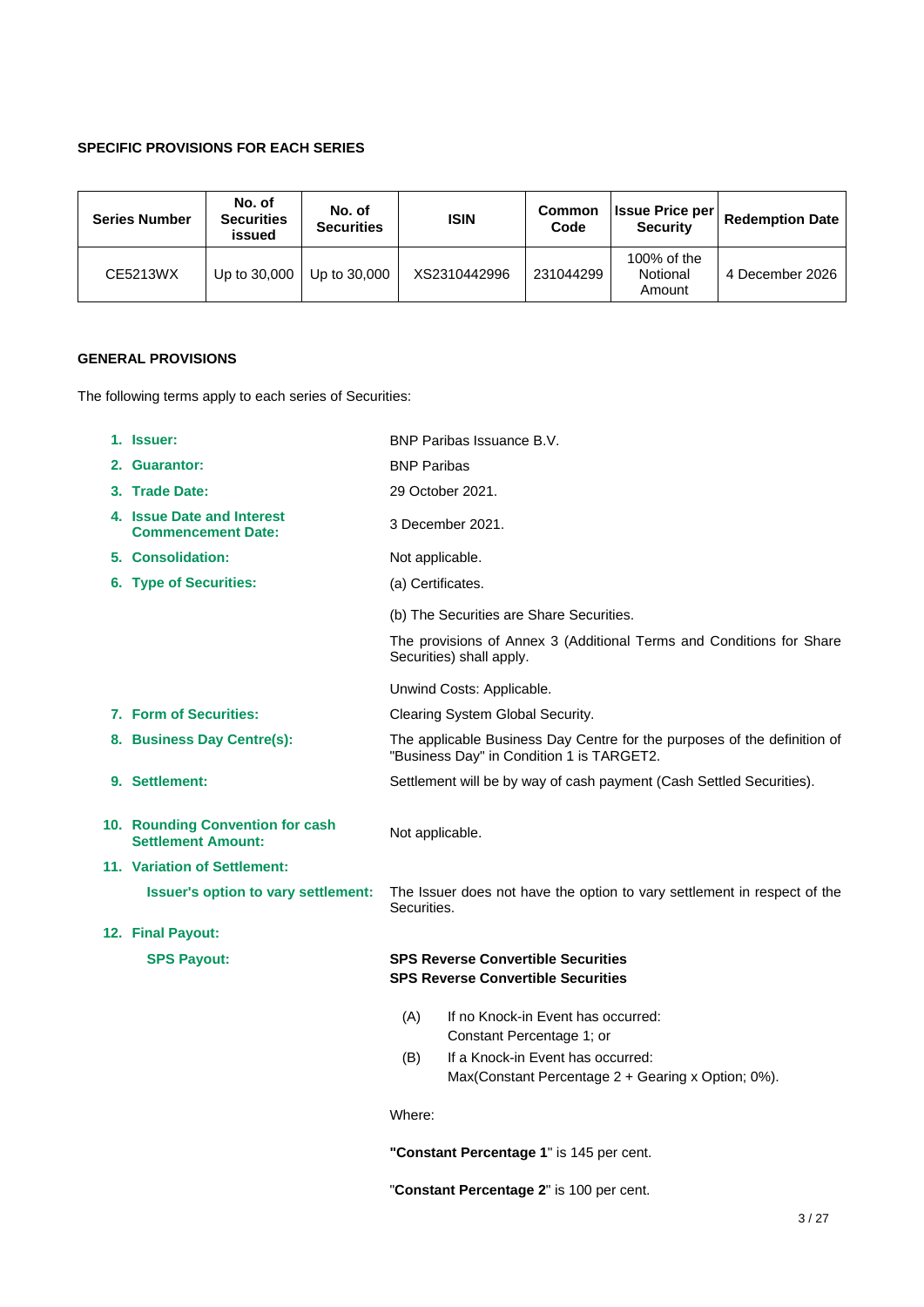"**Gearing"** is -100 per cent.

"**Option**" means Put.

"**Put"** means Max (Strike Percentage - Final Redemption Value; 0%).

**"Strike Percentage"** is 100 per cent.

"**Final Redemption Value**" means the Worst Value"

In respect of the provisions relating to the determination of Final Redemption Value, the following definitions are applicable (any terms not defined herein or elsewhere in this Final Terms being as defined in the Base Prospectus):

> "**Worst Value**" means, in respect of a SPS Valuation Date, the lowest Underlying Reference Value for any Underlying Reference in the Basket in respect of such SPS Valuation Date.

"**SPS Valuation Date**" means the SPS Redemption Valuation Date.

"**SPS Redemption Valuation Date**" means the Settlement Price Date.

"**Settlement Price Date**" means the Valuation Date.

"**Valuation Date**" means the Redemption Valuation Date.

"**Underlying Reference Value**" means, in respect of an Underlying Reference and a SPS Valuation Date, (i) the Underlying Reference Closing Price Value for such Underlying Reference in respect of such SPS Valuation Date (ii) divided by the relevant Underlying Reference Strike Price.

"**Underlying Reference**" means as set out in §26(a) below.

"**Underlying Reference Closing Price Value**" means, in respect of a SPS Valuation Date, the Closing Price in respect of such day.

"**Underlying Reference Strike Price**" means as set out in §26(a) below.

**"Basket"** is as set out in §26(a) below.

**16. Settlement Currency:** The settlement currency for the payment of the Cash Settlement Amount is Euro ("**EUR**").

**17. Syndication:** The Securities will be distributed on a non-syndicated basis.

**19. Principal Security Agent:** BNP Paribas Arbitrage S.N.C.

- **13. Relevant Asset(s):** Not applicable.
- **14. Entitlement:** Not applicable.
- **15. Exchange Rate:** Not applicable.
- 
- 
- 18. Minimum Trading Size: Not applicable.
-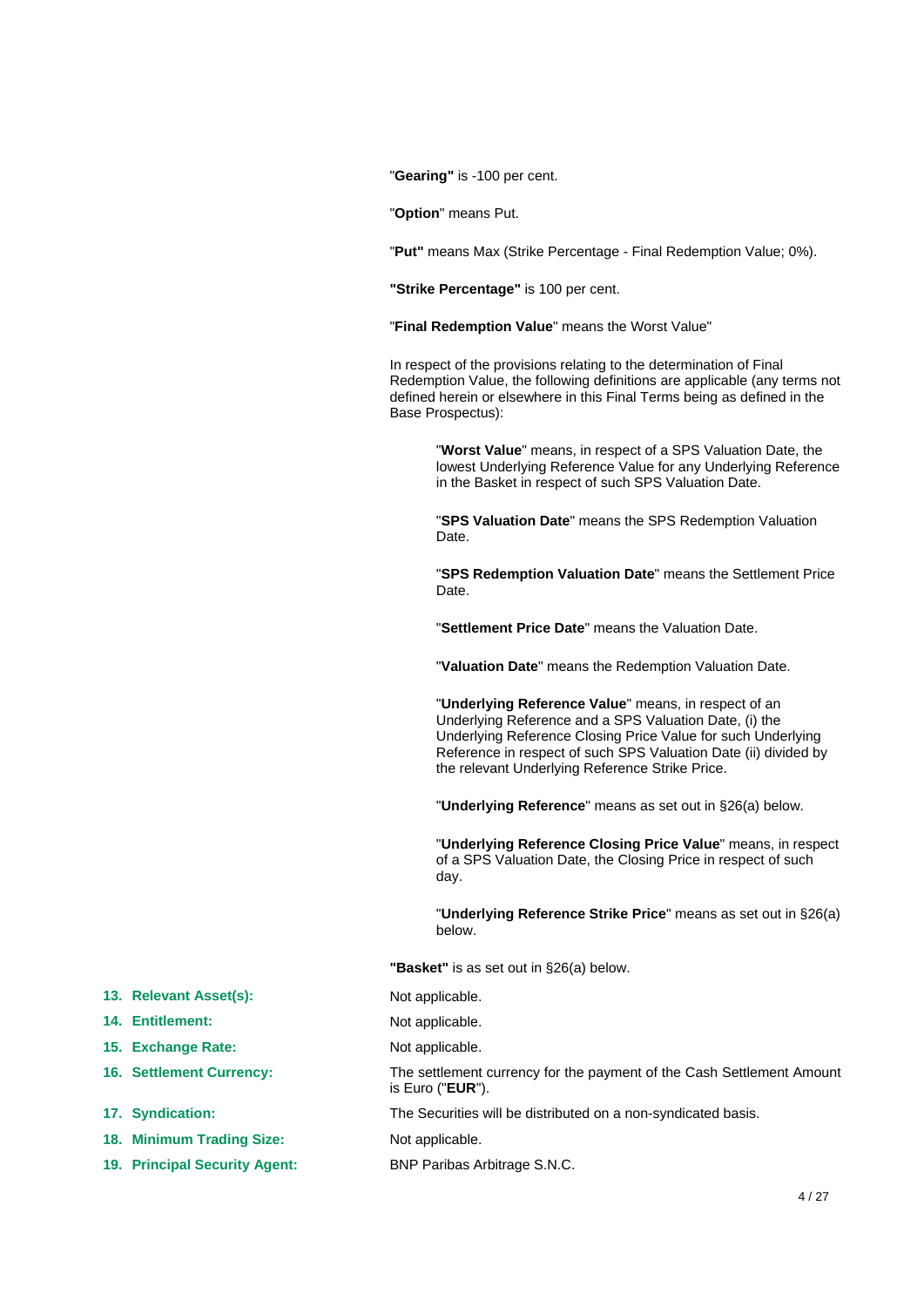**20. Registrar:** Not applicable. **21. Calculation Agent:** BNP Paribas Arbitrage S.N.C. 1 rue Laffitte, 75009 Paris, France. **22. Governing law:** English law. **23.** *Masse* **provisions (Condition 9.4):** Not applicable.

## **PRODUCT SPECIFIC PROVISIONS**

**24. Hybrid Securities:** Not applicable.

**25. Index Securities:** Not applicable.

**26. Share Securities/ETI Share**  Share Securities/ETT Share<br>Securities:<br>**Securities:** 

An ordinary share, or, if so indicated in the table below in the column

**(a) Share(s)/Share Company/Basket Company/GDR/ADR/ETI Interest/Basket of ETI Interests:**

Share Company, another share type in the share capital of the relevant Share Company (each an "**Underlying Reference<sup>k</sup>** ").

| k  |                      | Underlying Reference(k)  |                  | <b>Underlying</b>            |                            |
|----|----------------------|--------------------------|------------------|------------------------------|----------------------------|
|    | <b>Share Company</b> | <b>Bloomberg</b><br>Code | <b>ISIN Code</b> | Reference<br><b>Currency</b> | <b>Exchange</b>            |
|    | AbbVie Inc           | ABBV UN                  | US00287Y1091     | <b>USD</b>                   | New York Stock<br>Exchange |
| 12 | Bayer AG             | <b>BAYN GY</b>           | DE000BAY0017     | <b>EUR</b>                   | Xetra                      |
| Ι3 | GlaxoSmithKline PLC  | <b>GSK LN</b>            | GB0009252882     | GBP                          | London Stock<br>Exchange   |

- **(b) Relative Basket Performance:** Applicable. **(c) Share/ETI Interests**  See table above.
- **(d) ISIN of Share(s)/ETI Interests:**

- See the Specific Provisions for each Series above.
- **(e) Exchange(s):** See table above.
- **(f) Related Exchange(s):** All Exchanges.
- **(g) Exchange Business Day:** All Shares Basis.
- **(h) Scheduled Trading Day:** All Shares Basis.
- **(i) Weighting:** Not applicable.
- **(j) Settlement Price:** Not applicable.
- **(k) Specified Maximum Days of Disruption:** Three (3) Scheduled Trading Days.
- **(l) Valuation Time:** The Scheduled Closing Time as defined in Condition 1.
- **(m) Redemption on Occurrence of an Extraordinary Event:** Delayed Redemption on Occurrence of an Extraordinary Event: Not applicable.
- **(n) Share/ETI Interests Correction Period:** As per Conditions.
	-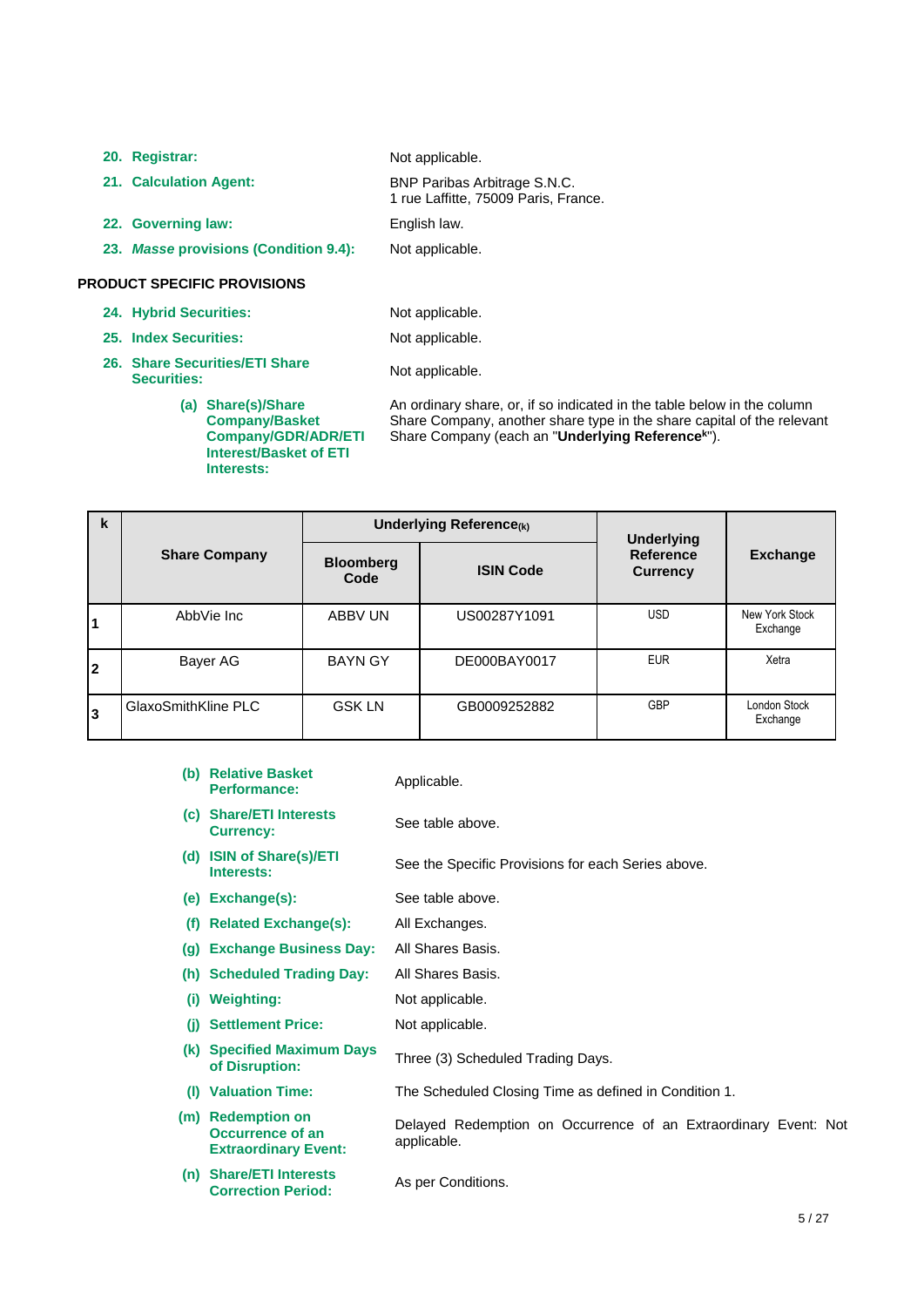| (o) Dividend Payment:                                                                   | Not applicable.                                                                                                                                                                                                                          |
|-----------------------------------------------------------------------------------------|------------------------------------------------------------------------------------------------------------------------------------------------------------------------------------------------------------------------------------------|
| (p) Listing Change:                                                                     | Applicable.                                                                                                                                                                                                                              |
| (q) Listing Suspension:                                                                 | Applicable.                                                                                                                                                                                                                              |
| (r) Illiquidity:                                                                        | Applicable.                                                                                                                                                                                                                              |
| (s) Tender Offer:                                                                       | Applicable                                                                                                                                                                                                                               |
| (t) CSR Event:                                                                          | Not applicable.                                                                                                                                                                                                                          |
| (u) Hedging Liquidity Event:                                                            | Not applicable.                                                                                                                                                                                                                          |
| 27. ETI Securities:                                                                     | Not applicable.                                                                                                                                                                                                                          |
| 28. Debt Securities:                                                                    | Not applicable.                                                                                                                                                                                                                          |
| 29. Commodity Securities:                                                               | Not applicable.                                                                                                                                                                                                                          |
| 30. Inflation Index Securities:                                                         | Not applicable.                                                                                                                                                                                                                          |
| 31. Currency Securities:                                                                | Not applicable.                                                                                                                                                                                                                          |
| <b>32. Fund Securities:</b>                                                             | Not applicable.                                                                                                                                                                                                                          |
| 33. Futures Securities:                                                                 | Not applicable.                                                                                                                                                                                                                          |
| <b>34. Credit Security Provisions:</b>                                                  | Not applicable.                                                                                                                                                                                                                          |
| 35. Underlying Interest Rate Securities:                                                | Not applicable.                                                                                                                                                                                                                          |
| 36. Preference Share Certificates:                                                      | Not applicable.                                                                                                                                                                                                                          |
| 37. OET Certificates:                                                                   | Not applicable.                                                                                                                                                                                                                          |
| 38. Illegality (Security Condition 7.1) and<br><b>Force Majeure (Security Condition</b> | Illegality: redemption in accordance with Security Condition 7.1(d).                                                                                                                                                                     |
| $7.2$ :                                                                                 | Force Majeure: redemption in accordance with Security Condition 7.2(b).                                                                                                                                                                  |
| 39. Additional Disruption Events and<br><b>Optional Additional Disruption</b>           | (a) Additional Disruption Events: Applicable.                                                                                                                                                                                            |
| Events:                                                                                 | (b) The following Optional Additional Disruption Events apply to the<br>Securities:                                                                                                                                                      |
|                                                                                         | Administrator/Benchmark Event                                                                                                                                                                                                            |
|                                                                                         | Insolvency Filing.                                                                                                                                                                                                                       |
|                                                                                         | (c) Redemption:                                                                                                                                                                                                                          |
|                                                                                         | Delayed Redemption on Occurrence of an Additional Disruption Event<br>and/or Optional Additional Disruption Event: Not applicable.                                                                                                       |
| 40. Knock-in Event:                                                                     | Applicable                                                                                                                                                                                                                               |
|                                                                                         | If the Knock-in Value is less than the Knock-in Level on the Knock-in<br>Determination Day.                                                                                                                                              |
| (a) SPS Knock-in Valuation:                                                             | Applicable.                                                                                                                                                                                                                              |
|                                                                                         | "Knock-in Value" means the Worst Value.                                                                                                                                                                                                  |
|                                                                                         | In respect of the provisions relating to the determination of Knock-in<br>Value, the following definitions are applicable (any terms not defined<br>herein or elsewhere in this Final Terms being as defined in the Base<br>Prospectus): |
|                                                                                         | "Worst Value" means, in respect of a SPS Valuation Date, the lowest<br>Underlying Reference Value for any Underlying Reference in the Basket                                                                                             |

in respect of such SPS Valuation Date.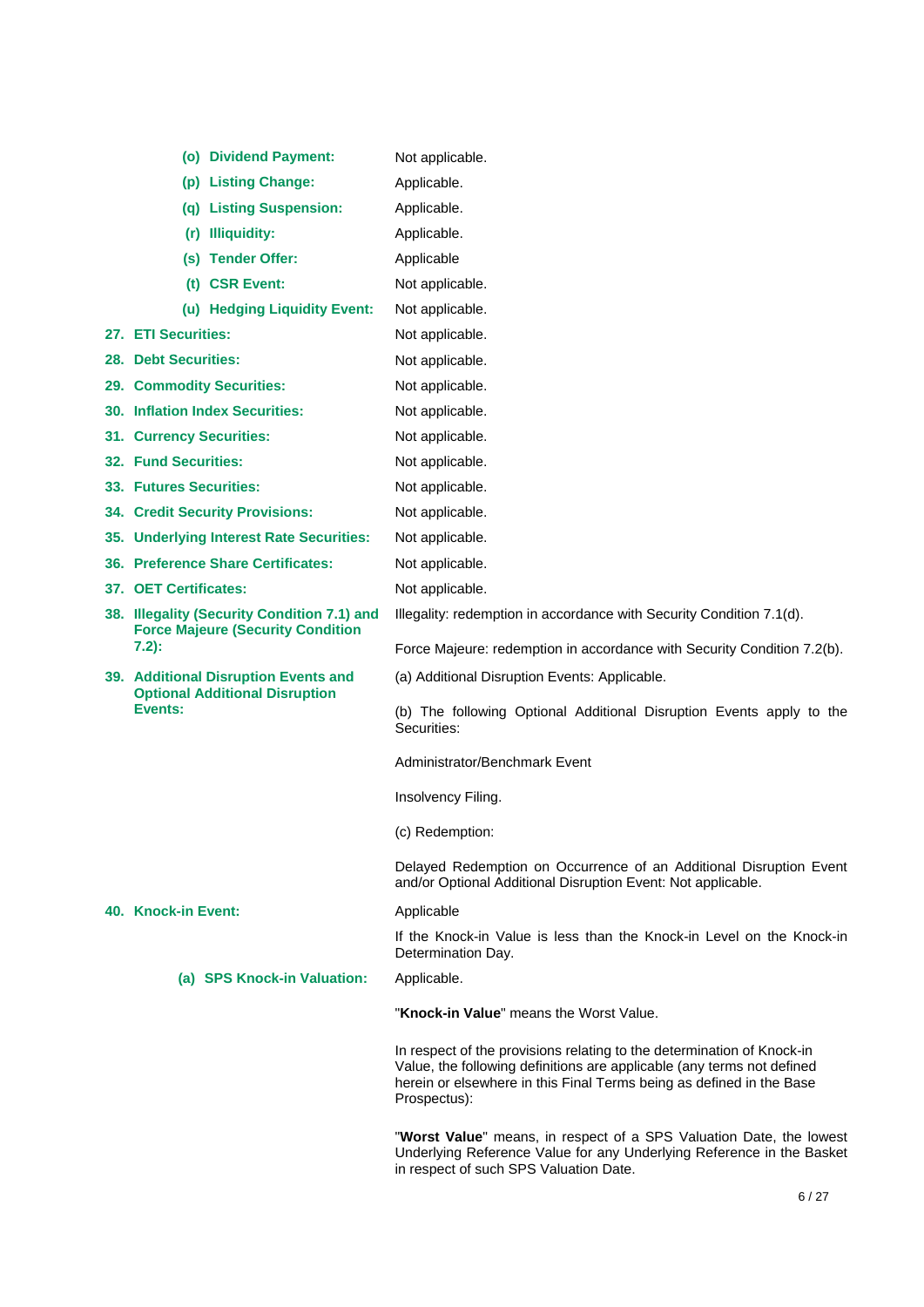|                      |                                                                        | "SPS Valuation Date" means the Knock-in Determination Day.                                                                                                                                                                                                                                           |
|----------------------|------------------------------------------------------------------------|------------------------------------------------------------------------------------------------------------------------------------------------------------------------------------------------------------------------------------------------------------------------------------------------------|
|                      |                                                                        | "Underlying Reference Value" means, in respect of an Underlying<br>Reference and a SPS Valuation Date, (i) the Underlying Reference<br>Closing Price Value for such Underlying Reference in respect of such<br>SPS Valuation Date (ii) divided by the relevant Underlying Reference<br>Strike Price. |
|                      |                                                                        | "Underlying Reference" means as set out in §26(a) above.                                                                                                                                                                                                                                             |
|                      |                                                                        | "Underlying Reference Closing Price Value" means, in respect of a<br>SPS Valuation Date, the Closing Price in respect of such day.                                                                                                                                                                   |
|                      |                                                                        | "Underlying Reference Strike Price" means as set out in §26(a) above.                                                                                                                                                                                                                                |
|                      |                                                                        | "Basket" is as set out in §26(a) above.                                                                                                                                                                                                                                                              |
|                      | (b) Level:                                                             | Not applicable.                                                                                                                                                                                                                                                                                      |
|                      | (c) Knock-in Level/Knock-in<br><b>Range Level:</b>                     | 60 per cent                                                                                                                                                                                                                                                                                          |
|                      | (d) Knock-in Period<br><b>Beginning Date:</b>                          | Not applicable.                                                                                                                                                                                                                                                                                      |
|                      | (e) Knock-in Period<br><b>Beginning Date Day</b><br><b>Convention:</b> | Not applicable.                                                                                                                                                                                                                                                                                      |
|                      | (f) Knock-in Determination<br><b>Period:</b>                           | Not applicable.                                                                                                                                                                                                                                                                                      |
|                      | (g) Knock-in Determination<br>Day(s):                                  | The Redemption Valuation Date.                                                                                                                                                                                                                                                                       |
|                      | (h) Knock-in Period Ending<br>Date:                                    | Not applicable.                                                                                                                                                                                                                                                                                      |
|                      | (i) Knock-in Period Ending<br><b>Date Day Convention:</b>              | Not applicable.                                                                                                                                                                                                                                                                                      |
|                      | (i) Knock-in Valuation Time:                                           | Not applicable.                                                                                                                                                                                                                                                                                      |
|                      | (k) Knock-in Observation<br><b>Price Source:</b>                       | Not applicable.                                                                                                                                                                                                                                                                                      |
|                      | (I) Disruption<br><b>Consequences:</b>                                 | Applicable.                                                                                                                                                                                                                                                                                          |
| 41. Knock-out Event: |                                                                        | Not applicable.                                                                                                                                                                                                                                                                                      |
| <b>REDEMPTION</b>    | <b>42. EXERCISE, VALUATION AND</b>                                     |                                                                                                                                                                                                                                                                                                      |
|                      | (a) Notional Amount of each<br>Certificate:                            | <b>EUR 100.</b>                                                                                                                                                                                                                                                                                      |
|                      | (b) Partly Paid Certificates:                                          | The Certificates are not Partly Paid Certificates.                                                                                                                                                                                                                                                   |
|                      | (c) Interest:                                                          | Not applicable.                                                                                                                                                                                                                                                                                      |

- **(d) Fixed Rate Provisions:** Not applicable
- **(e) Floating Rate Provisions:** Not applicable
- **(f) Linked Interest Certificates:** Not applicable.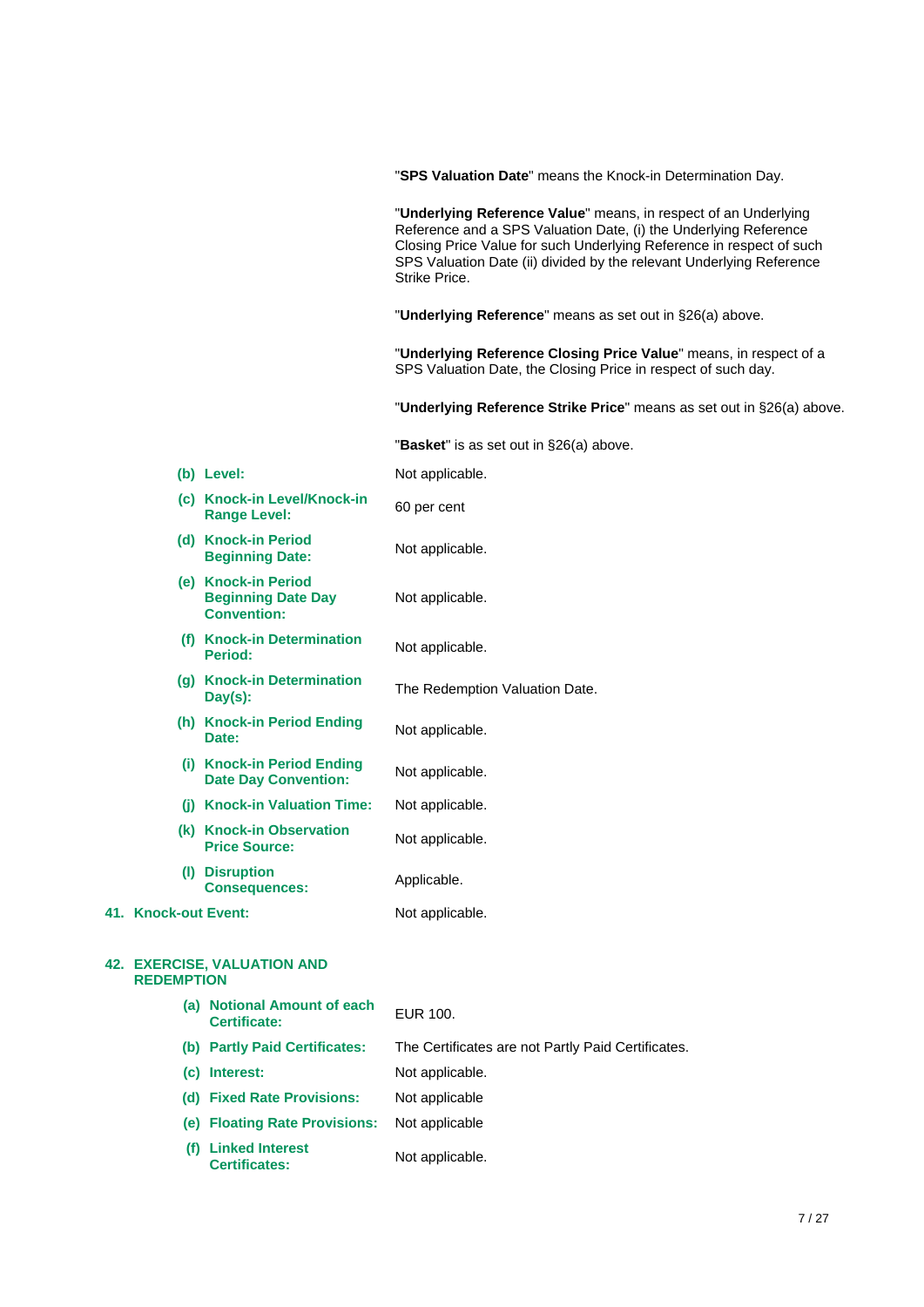|     | (g) Payment of Premium<br>Amount(s):                                            | The Certificates are not Instalment Certificates.                                                                                          |
|-----|---------------------------------------------------------------------------------|--------------------------------------------------------------------------------------------------------------------------------------------|
|     | (h) Index Linked Interest<br><b>Certificates:</b>                               | Not applicable.                                                                                                                            |
|     | (i) Share Linked/ETI Share<br><b>Linked Interest</b><br><b>Certificates:</b>    | Not applicable.                                                                                                                            |
| (i) | <b>ETI Linked Interest</b><br><b>Certificates:</b>                              | Not applicable.                                                                                                                            |
| (k) | <b>Debt Linked Interest</b><br><b>Certificates:</b>                             | Not applicable.                                                                                                                            |
| (1) | <b>Commodity Linked</b><br><b>Interest Certificates:</b>                        | Not applicable.                                                                                                                            |
| (m) | <b>Inflation Index Linked</b><br><b>Interest Certificates:</b>                  | Not applicable.                                                                                                                            |
| (n) | <b>Currency Linked Interest</b><br><b>Certificates:</b>                         | Not applicable.                                                                                                                            |
| (o) | <b>Fund Linked Interest</b><br><b>Certificates:</b>                             | Not applicable.                                                                                                                            |
| (p) | <b>Futures Linked Interest</b><br><b>Certificates:</b>                          | Not applicable.                                                                                                                            |
| (q) | <b>Underlying Interest Rate</b><br><b>Linked Interest</b><br><b>Provisions:</b> | Not applicable.                                                                                                                            |
| (r) | <b>Instalment Certificates:</b>                                                 | The Certificates are not Instalment Certificates.                                                                                          |
| (s) | <b>Issuer Call Option:</b>                                                      | Not applicable.                                                                                                                            |
| (t) | <b>Holder Put Option:</b>                                                       | Not applicable.                                                                                                                            |
| (u) | <b>Automatic Early</b><br><b>Redemption:</b>                                    | Applicable.                                                                                                                                |
|     | (i) Automatic Early                                                             | <b>Single Standard Automatic Early Redemption</b>                                                                                          |
|     | <b>Redemption Event:</b>                                                        | If on any Automatic Early Redemption Valuation Date the SPS AER Value<br>is greater than or equal to the Automatic Early Redemption Level. |
|     | (ii) Automatic Early<br><b>Redemption Payout:</b>                               | <b>SPS Automatic Early Redemption Payout:</b>                                                                                              |
|     |                                                                                 | NA x (AER Redemption Percentage + AER Exit Rate)                                                                                           |
|     |                                                                                 | "AER Redemption Percentage" is 100 per cent.                                                                                               |
|     |                                                                                 | "AER Exit Rate" means, in respect of a SPS ER Valuation Date, the<br>AER Rate.                                                             |
|     |                                                                                 | "SPS ER Valuation Date" means the Settlement Price Date.                                                                                   |
|     |                                                                                 | "Settlement Price Date" means the Valuation Date.                                                                                          |
|     |                                                                                 | "Valuation Date" means the relevant Automatic Early Redemption<br>Valuation Date.                                                          |

"**NA**" means Notional Amount.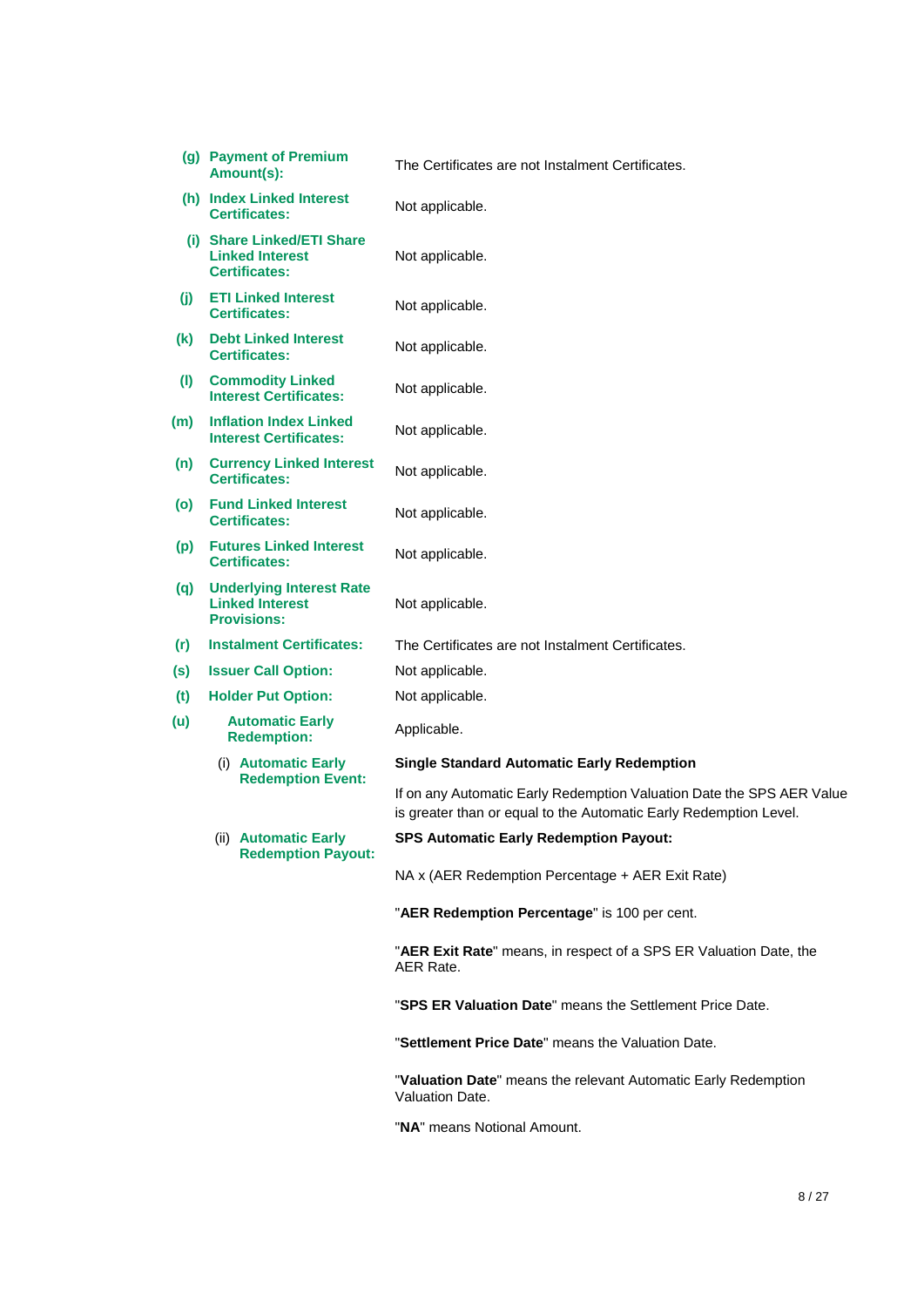(iii) **Automatic Early** 

**Redemption Date(s):** 5 December 2022 (n=1), 4 December 2023 (n=2), 3 December 2024 (n=3) and 3 December 2025 (n=4).

- (iv) **Observation Price**
- (v) **Underlying Reference Level:** Not applicable
- (vi) **SPS AER Valuation: SPS AER Valuation**: Applicable.

Not applicable

"**SPS AER Value**" means the Worst Value.

In respect of the provisions relating to the determination of SPS AER Value, the following definitions are applicable (any terms not defined herein or elsewhere in this Final Terms being as defined in the Base Prospectus):

"**Worst Value**" means, in respect of a SPS Valuation Date, the lowest Underlying Reference Value for any Underlying Reference in the Basket in respect of such SPS Valuation Date.

"**SPS Valuation Date**" means each Automatic Early Redemption Valuation Date.

"**Underlying Reference Value**" means, in respect of an Underlying Reference and a SPS Valuation Date, (i) the Underlying Reference Closing Price Value for such Underlying Reference in respect of such SPS Valuation Date (ii) divided by the relevant Underlying Reference Strike Price.

"**Underlying Reference**" means as set out in §26(a) above.

"**Underlying Reference Closing Price Value**" means, in respect of a SPS Valuation Date, the Closing Price in respect of such day.

"**Underlying Reference Strike Price**" means as set out in §26(a) above.

"**Basket**" is as set out in §26(a) above.

(vi) **Automatic Early Redemption Level :**

| N |         |
|---|---------|
|   | 100.00% |
| 2 | 90.00%  |
| 3 | 80.00%  |
|   | 70.00%  |

**"n"** is a number from 1 to 4 representing the relevant AER Redemption Valuation Date.

Not applicable**.**

# **Redemption Percentage:**

(viii) **AER Exit Rate:**

(vii) **Automatic Early** 

(ix) **Automatic Early Redemption Valuation Date(s)/Period(s):** **AER Rate**

AER Rate means n x 9 per cent.

28 November 2022 (n=1), 27 November 2023 (n=2), 26 November 2024 (n=3) and 26 November 2025 (n=4).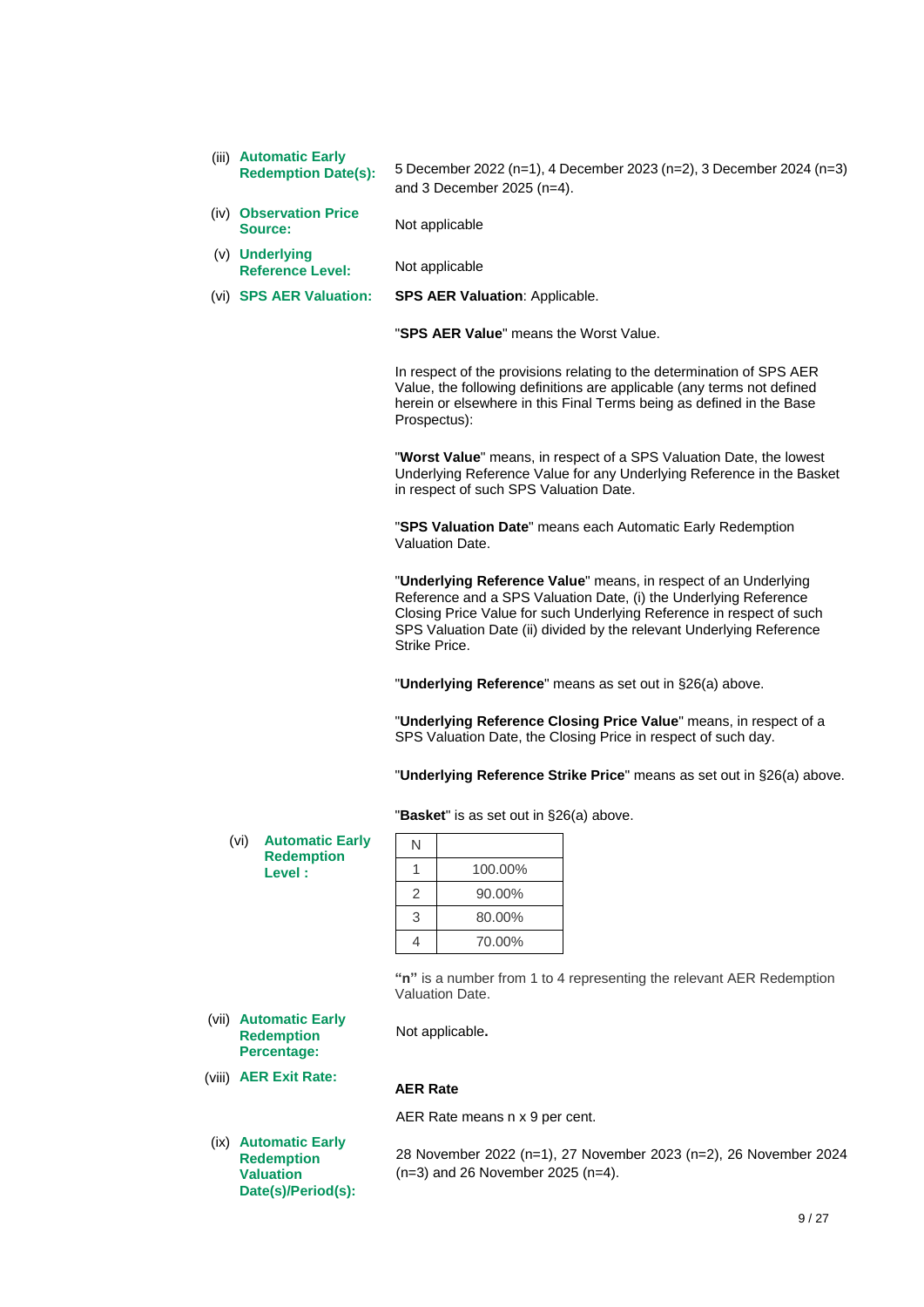| (v)  | <b>Renouncement Notice</b><br><b>Cut-off Time:</b>                                        | Not applicable.                             |
|------|-------------------------------------------------------------------------------------------|---------------------------------------------|
| (w)  | <b>Strike Date:</b>                                                                       | 26 November 2021.                           |
| (x)  | <b>Strike Price:</b>                                                                      | Not applicable.                             |
| (y)  | <b>Redemption Valuation</b><br>Date:                                                      | 27 November 2026.                           |
| (w)  | Averaging:                                                                                | Averaging does not apply to the Securities. |
| (x)  | <b>Observation Dates:</b>                                                                 | Not applicable.                             |
| (y)  | <b>Observation Period:</b>                                                                | Not applicable.                             |
| (z)  | <b>Settlement Business</b><br>Day:                                                        | Not applicable.                             |
| (aa) | <b>Cut-off Date:</b>                                                                      | Not applicable.                             |
| (bb) | <b>Identification</b><br>information of Holders<br>as provided by<br><b>Condition 29:</b> | Not applicable.                             |

# **DISTRIBUTION AND US SALES ELIGIBILITY**

|                       | 43. U.S. Selling Restrictions:                                                                                                                           | Not applicable - the Securities may not be legally or beneficially owned by<br>or transferred to any U.S. person at any time.                                                 |
|-----------------------|----------------------------------------------------------------------------------------------------------------------------------------------------------|-------------------------------------------------------------------------------------------------------------------------------------------------------------------------------|
| considerations:       | 44. Additional U.S. Federal income tax                                                                                                                   | The Securities are not Specified Securities for the purpose of Section<br>871(m) of the U.S. Internal Revenue Code of 1986.                                                   |
|                       | 45. Registered broker/dealer:                                                                                                                            | Not applicable.                                                                                                                                                               |
|                       | 46. TEFRA C or TEFRA Not Applicable:                                                                                                                     | <b>TEFRA Not Applicable.</b>                                                                                                                                                  |
| 47. Non exempt Offer: |                                                                                                                                                          | Applicable.                                                                                                                                                                   |
|                       | (i) Non-exempt Offer<br>Jurisdictions:                                                                                                                   | Croatia.                                                                                                                                                                      |
|                       | (ii) Offer Period:                                                                                                                                       | From (and including) November 8 <sup>th</sup> , 2021 until (and including) November<br>26 <sup>th</sup> , 2021, subject to any early closing, as indicated in Part B, item 7. |
|                       | (iii) Financial intermediaries<br>granted specific consent<br>to use the Base<br><b>Prospectus in</b><br>accordance with the<br><b>Conditions in it:</b> | Cyrrus, A.S., Veveri 3163/111<br>Zabovresky, Brno<br>CZ (Czech Republic)<br>LEI: 31570010000000043551<br>(the "Authorised Offeror")                                           |
|                       | (iv) General Consent:                                                                                                                                    | Not applicable.                                                                                                                                                               |
|                       | (v) Other Authorised Offeror<br>Terms:                                                                                                                   | Not applicable.                                                                                                                                                               |
| <b>Investors:</b>     | 48. Prohibition of Sales to EEA Retail                                                                                                                   |                                                                                                                                                                               |
|                       | (a) Selling Restriction:                                                                                                                                 | Not applicable.                                                                                                                                                               |
|                       | (b) Legend:                                                                                                                                              | Not applicable.                                                                                                                                                               |
|                       | <b>PROVISIONS RELATING TO COLLATERAL AND SECURITY</b>                                                                                                    |                                                                                                                                                                               |
|                       | 49. Secured Securities other than<br><b>Notional Value Repack Securities:</b>                                                                            | Not applicable.                                                                                                                                                               |
|                       | <b>50. Notional Value Repack Securities:</b>                                                                                                             | Not applicable.                                                                                                                                                               |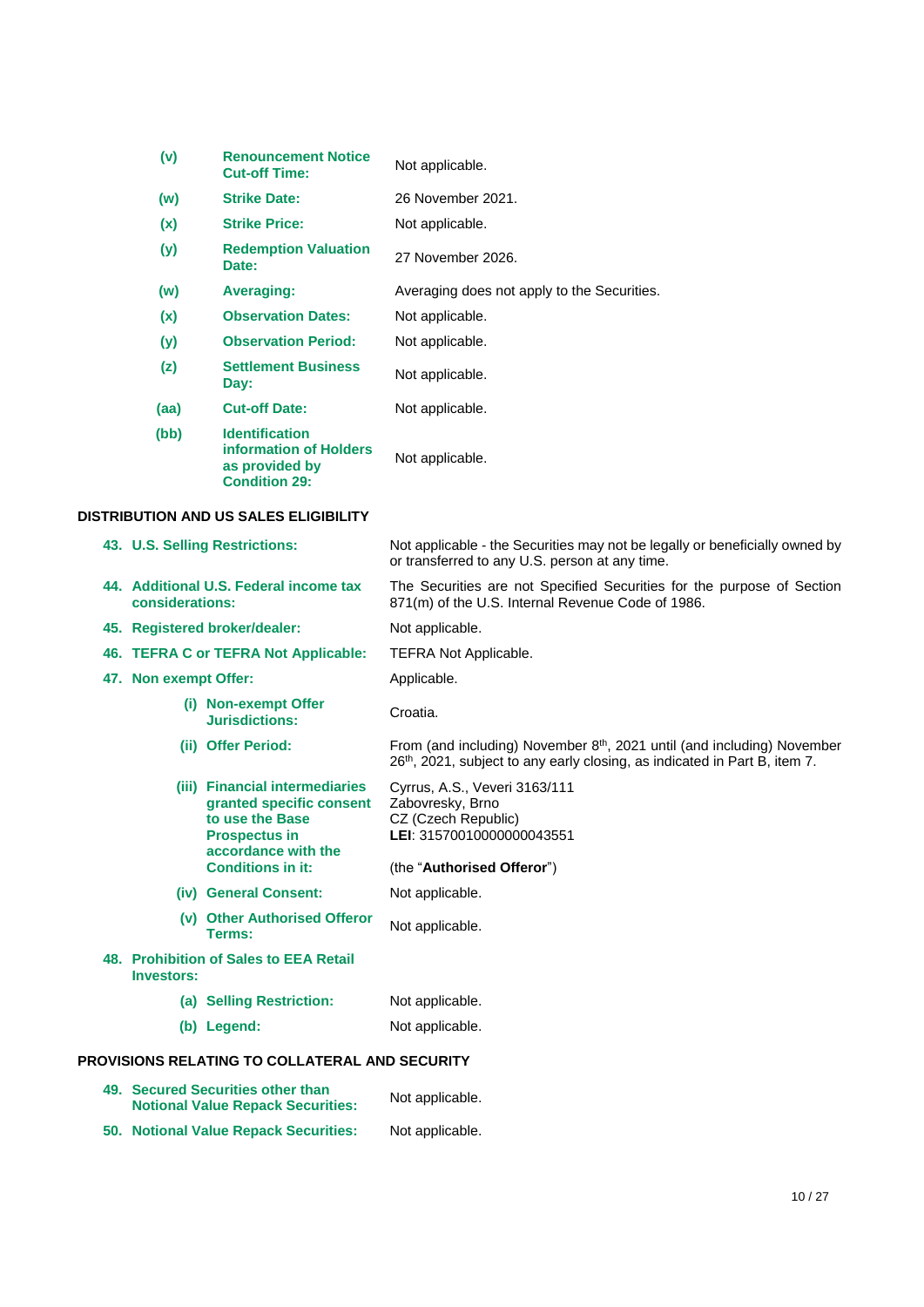# **Responsibility**

The Issuer accepts responsibility for the information contained in these Final Terms. To the best of the knowledge of the Issuer (who has taken all reasonable care to ensure that such is the case), the information contained herein is in accordance with the facts and does not omit anything likely to affect the import of such information.

Signed on behalf of BNP Paribas Issuance B.V.

As Issuer:

 $\sim$ 

By: Samy RAMTANI. Duly authorised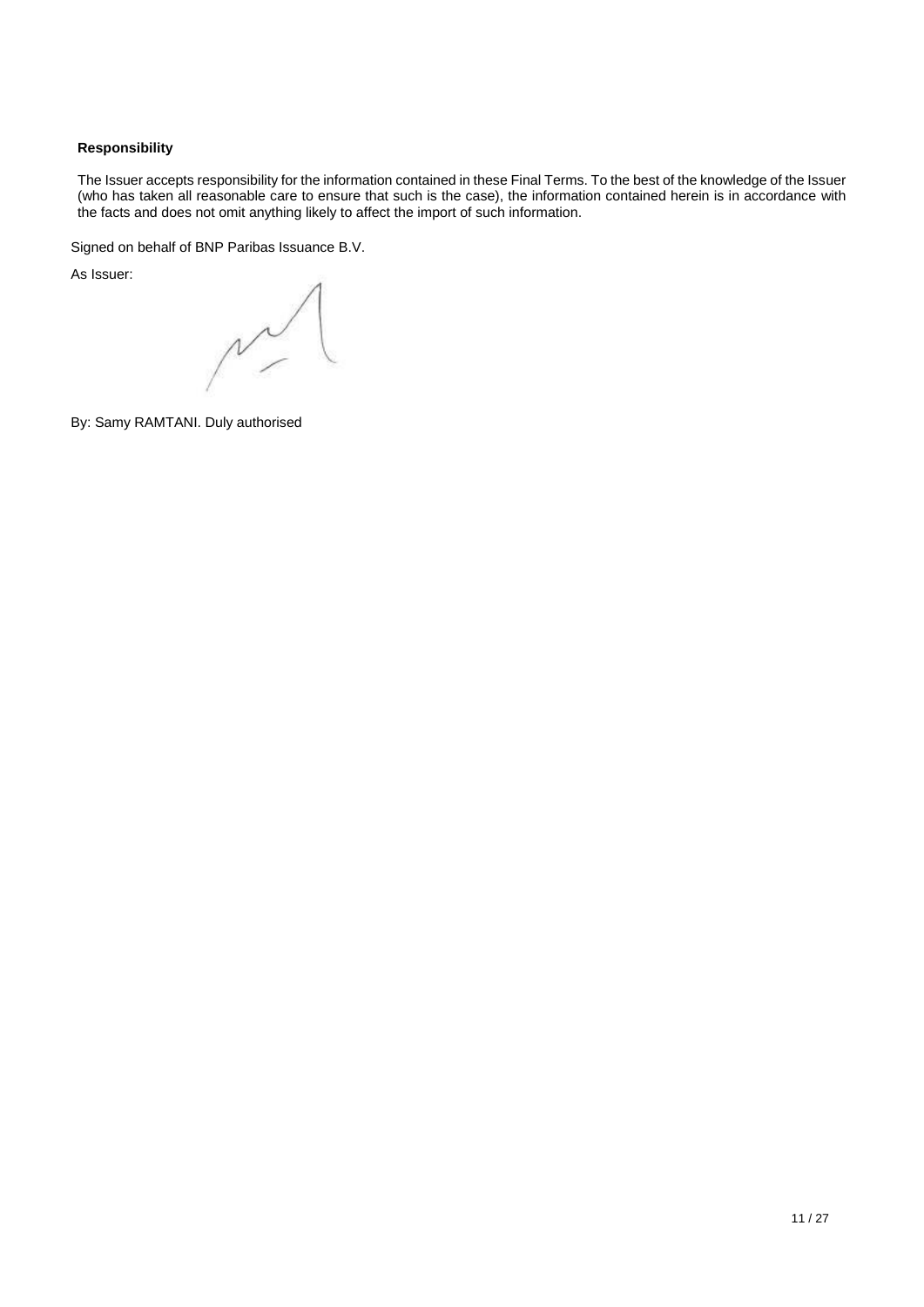# **PART B - OTHER INFORMATION**

## **1. Listing and Admission to trading - De listing**

The Securities are unlisted.

## **2. Ratings**

The Securities have not been rated.

## **3. Interests of Natural and Legal Persons Involved in the Issue**

Save as discussed in the "*Potential Conflicts of Interest*" paragraph in the "*Risk Factors*" in the Base Prospectus, so far as the Issuer is aware, no person involved in the offer of the Securities has an interest material to the offer.

## **4. Reasons for the Issue, Estimated Net Proceeds and Total Expenses**

- (a) **Reasons for the Issue:** See "Use of Proceeds" in the Base Prospectus.
- (b) **Estimated net proceeds:** Up to EUR Quanto 3,000,000
- (c) **Estimated total expenses:** The estimated total expenses are not available.

## **5. Performance of Underlying/Formula/Other Variable and Other Information concerning the Underlying Reference**

See Base Prospectus for an explanation of effect on value of Investment and associated risks in investing in Securities.

Information on each Share shall be available on the relevant website as set out below.

Past and further performances of each Share are available on the relevant Exchange website as set out in below and its volatility may be obtained from the Calculation Agent by emailing [eqd.cee@uk.bnpparibas.com](mailto:eqd.cee@uk.bnpparibas.com)

The Issuer does not intend to provide post-issuance information.

| Place where information on the Underlying Share<br>can be obtained: | AbbVie Inc<br>Website: http://www.abbvie.com                                                   |
|---------------------------------------------------------------------|------------------------------------------------------------------------------------------------|
|                                                                     | <b>Bayer AG</b><br>Website: http://www.bayer.com                                               |
|                                                                     | <b>GlaxoSmithKline PLC</b><br>Website: http://www.gsk.com                                      |
| 6. Operational Information                                          |                                                                                                |
| <b>Relevant Clearing System(s):</b>                                 | Euroclear and Clearstream Luxembourg.                                                          |
| 7. Terms and Conditions of the Public Offer                         |                                                                                                |
| <b>Offer Price:</b>                                                 | The offer price of the Certificates is 100 per cent of their Notional Amount<br>$\blacksquare$ |

(i.e. EUR 100 per Certificate, of which commissions of a maximum of 0.75 per cent. per annum shall be retained by the Authorised Offeror).

**Conditions to which the offer is subject:** The offer of the Securities is conditional on their issue.

12 / 27 The Issuer reserves the right to modify the total nominal amount of the Certificates to which investors can subscribe, withdraw the offer of the Securities and cancel the issuance of the Securities for any reason, in accordance with the Distributor at any time on or prior to the Issue Date. For the avoidance of doubt, if any application has been made by a potential investor and the Issuer exercises such a right, each such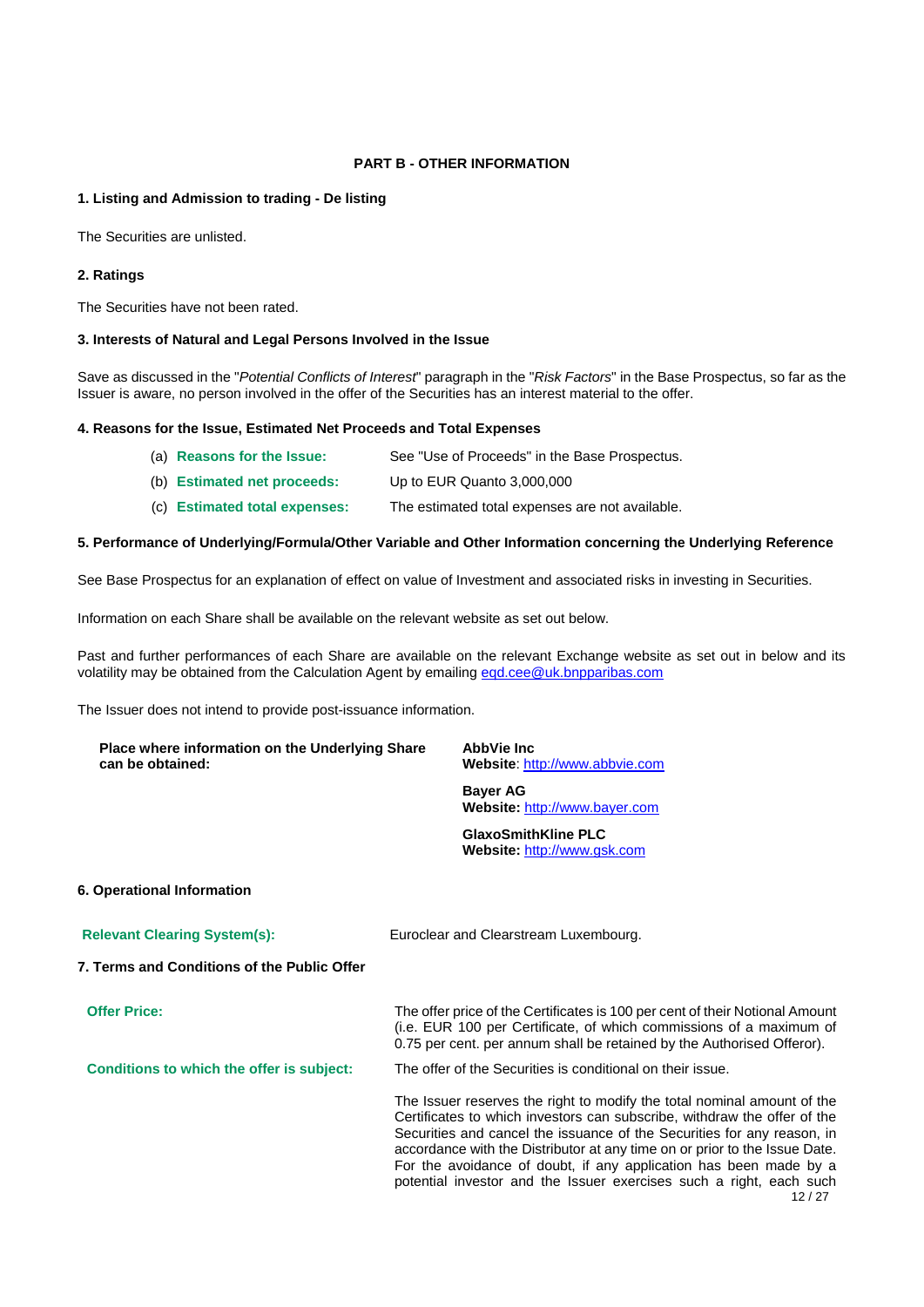potential investor shall not be entitled to subscribe or otherwise acquire the Securities. Such an event will be notified to investors via the following link[: http://eqdpo.bnpparibas.com/XS2310442996.](http://eqdpo.bnpparibas.com/XS2310442996) The Issuer will in its sole discretion determine the final amount of Securities issued up to a limit of 30,000 Securities. Securities will be allotted subject to availability in the order of receipt of investors' applications. The final amount of the Securities issued will be determined by the Issuer in light of prevailing market conditions, and in its sole and absolute discretion depending on the number of Securities which have been agreed to be purchased as of the Issue Date. The Offer Period may be closed early as determined by Issuer in its sole discretion and notified on or around such earlier date by publication on the following webpage: [http://eqdpo.bnpparibas.com/XS2310442996.](http://eqdpo.bnpparibas.com/XS2310442996) The Issuer reserves the right to extend the Offer Period. The Issuer will inform of the extension of the Offer Period by means of a notice to be published on the following webpage: [http://eqdpo.bnpparibas.com/XS2310442996.](http://eqdpo.bnpparibas.com/XS2310442996) The Issuer reserves the right to increase the number of Securities to be issued during the Offer Period. The Issuer will inform the public of the size increase by means of a notice to be published on the following webpage: [http://eqdpo.bnpparibas.com/XS2310442996.](http://eqdpo.bnpparibas.com/XS2310442996) **Description of the application process:** From (and including) November  $8<sup>th</sup>$ , 2021 until (and including) November 26<sup>th</sup>, 2021, or such earlier date as the Issuer determines as notified on or around such earlier date by (i) loading the following link: [http://eqdpo.bnpparibas.com/XS2310442996.](http://eqdpo.bnpparibas.com/XS2310442996) Application to subscribe for the Securities can be made in Croatia through the Authorised Offeror. The distribution activity will be carried out in accordance with the usual procedures of the Authorised Offeror The Authorised Offeror is responsible for the notification of any withdrawal right applicable in relation to the offer of the Securities to potential investors. Prospective investors will not be required to enter into any contractual arrangements directly with the Issuer in relation to the subscription for the Securities. By purchasing the Securities, the holders of the Securities are deemed to have knowledge of all the Conditions of the Securities and to accept said Conditions. **Details of the minimum and/or maximum amount of application:** Minimum purchase amount per investor: One (1) Certificate. Maximum subscription amount per investor: The number of Securities issued as set out in SPECIFIC PROVISIONS FOR EACH SERIES in Part A. The maximum amount of application of Securities will be subject only to availability at the time of the application. There are no pre-identified allotment criteria.

> The Authorised Offeror will adopt allotment criteria that ensure equal treatment of prospective investors. All of the Securities requested through the Authorised Offeror during the Offer Period will be assigned up to the maximum amount of the Offer.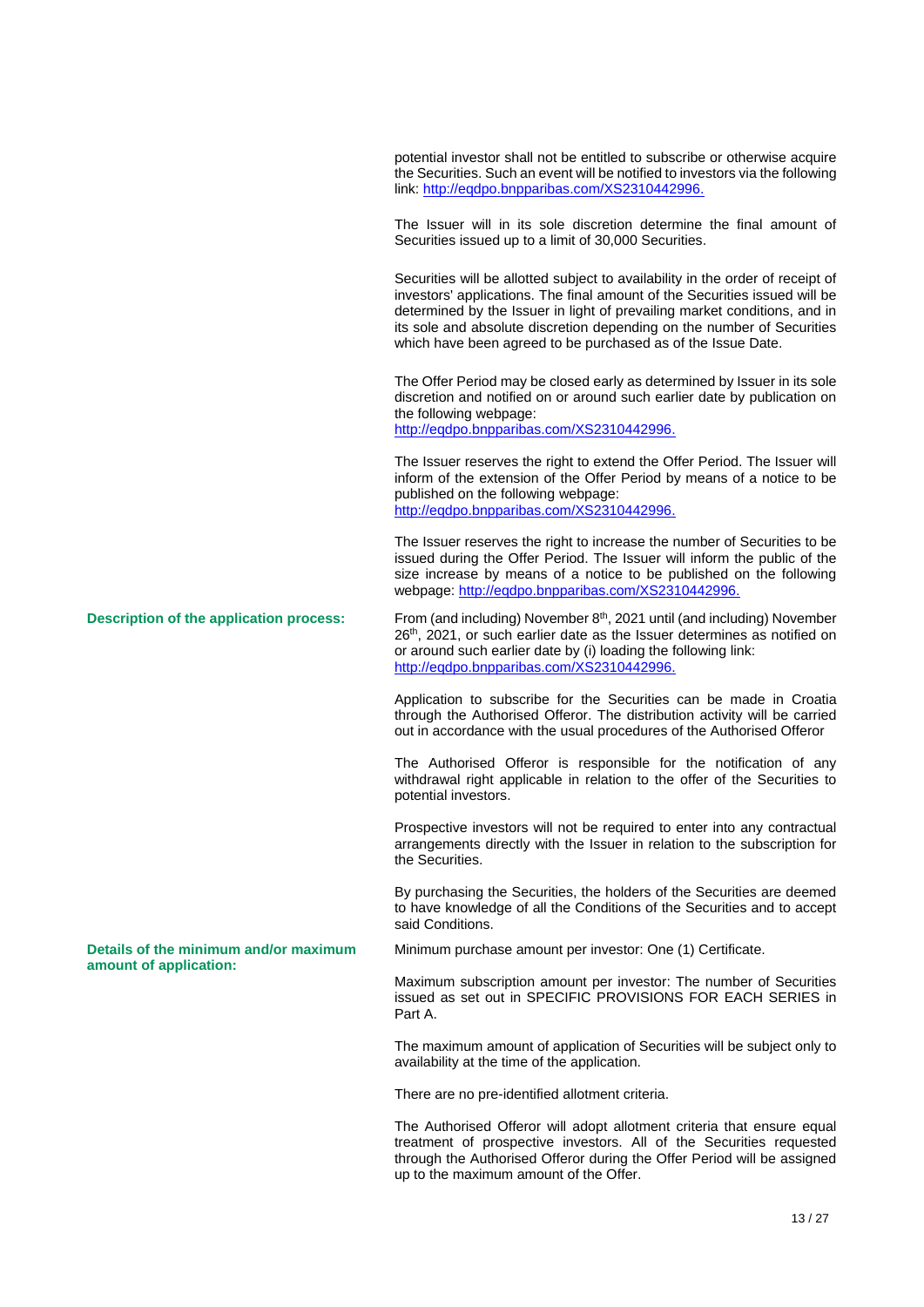|                                                                                                                                                        | In the event that during the Offer Period the requests exceed the total<br>amount of the offer destined to prospective investors the Issuer, in<br>accordance with the Authorised Offeror, will proceed to early terminate<br>the Offer Period and will immediately suspend the acceptance of further<br>requests. |                         |                                                                                |
|--------------------------------------------------------------------------------------------------------------------------------------------------------|--------------------------------------------------------------------------------------------------------------------------------------------------------------------------------------------------------------------------------------------------------------------------------------------------------------------|-------------------------|--------------------------------------------------------------------------------|
| <b>Description of possibility to reduce</b><br>subscriptions and manner for refunding<br>excess amount paid by applicants:                             | Not applicable.                                                                                                                                                                                                                                                                                                    |                         |                                                                                |
| Details of the method and time limits for<br>paying up and delivering Securities:                                                                      | The Securities will be issued on the Issue Date against payment to the<br>Issuer by the Authorised Offeror of the gross subscription moneys.                                                                                                                                                                       |                         |                                                                                |
|                                                                                                                                                        | The Securities are cleared through the clearing systems and are due to<br>be delivered through the Authorised Offeror on or around the Issue Date.                                                                                                                                                                 |                         |                                                                                |
| Manner in and date on which results of the<br>offer are to be made public:                                                                             | Publication on the following website:<br>http://eqdpo.bnpparibas.com/XS2310442996                                                                                                                                                                                                                                  |                         |                                                                                |
|                                                                                                                                                        | on or around the Issue Date.                                                                                                                                                                                                                                                                                       |                         |                                                                                |
| Procedure for exercise of any right of pre-<br>emption, negotiability of subscription rights<br>and treatment of subscription rights not<br>exercised: | Not applicable.                                                                                                                                                                                                                                                                                                    |                         |                                                                                |
| Process for notification to applicants of the<br>amount allotted and indication whether<br>dealing may begin before notification is                    | In the case of over subscription, allotted amounts will be notified to<br>applicants on the following website:                                                                                                                                                                                                     |                         |                                                                                |
| made:                                                                                                                                                  | http://eqdpo.bnpparibas.com/XS2310442996<br>on or around the Issue Date.                                                                                                                                                                                                                                           |                         |                                                                                |
|                                                                                                                                                        |                                                                                                                                                                                                                                                                                                                    |                         |                                                                                |
|                                                                                                                                                        | No dealing in the Certificates may begin before any such notification is<br>made.                                                                                                                                                                                                                                  |                         |                                                                                |
|                                                                                                                                                        | In all other cases, allotted amounts will be equal to the amount of the<br>application, and no further notification shall be made.                                                                                                                                                                                 |                         |                                                                                |
|                                                                                                                                                        | In all cases, no dealing in the Certificates may take place prior to the<br><b>Issue Date.</b>                                                                                                                                                                                                                     |                         |                                                                                |
| Amount of any expenses and taxes                                                                                                                       |                                                                                                                                                                                                                                                                                                                    |                         |                                                                                |
| specifically charges to the subscriber or<br>purchaser:                                                                                                | <b>Series Number</b>                                                                                                                                                                                                                                                                                               | <b>Issue Price per</b>  | <b>Expenses included</b>                                                       |
|                                                                                                                                                        | CE5213WX                                                                                                                                                                                                                                                                                                           | <b>Security</b><br>100% | in the Issue Price<br>4.55%<br>of<br>the<br>Notional Amount per<br>Certificate |

## **8. Intermediaries with a firm commitment to act**

**Name and address of the entities which have a firm commitment to act as intermediaries in secondary trading, providing liquidity through bid and offer rates and a description of the main terms of their commitment:** None.

**9. Placing and Underwriting**

 $\overline{a}$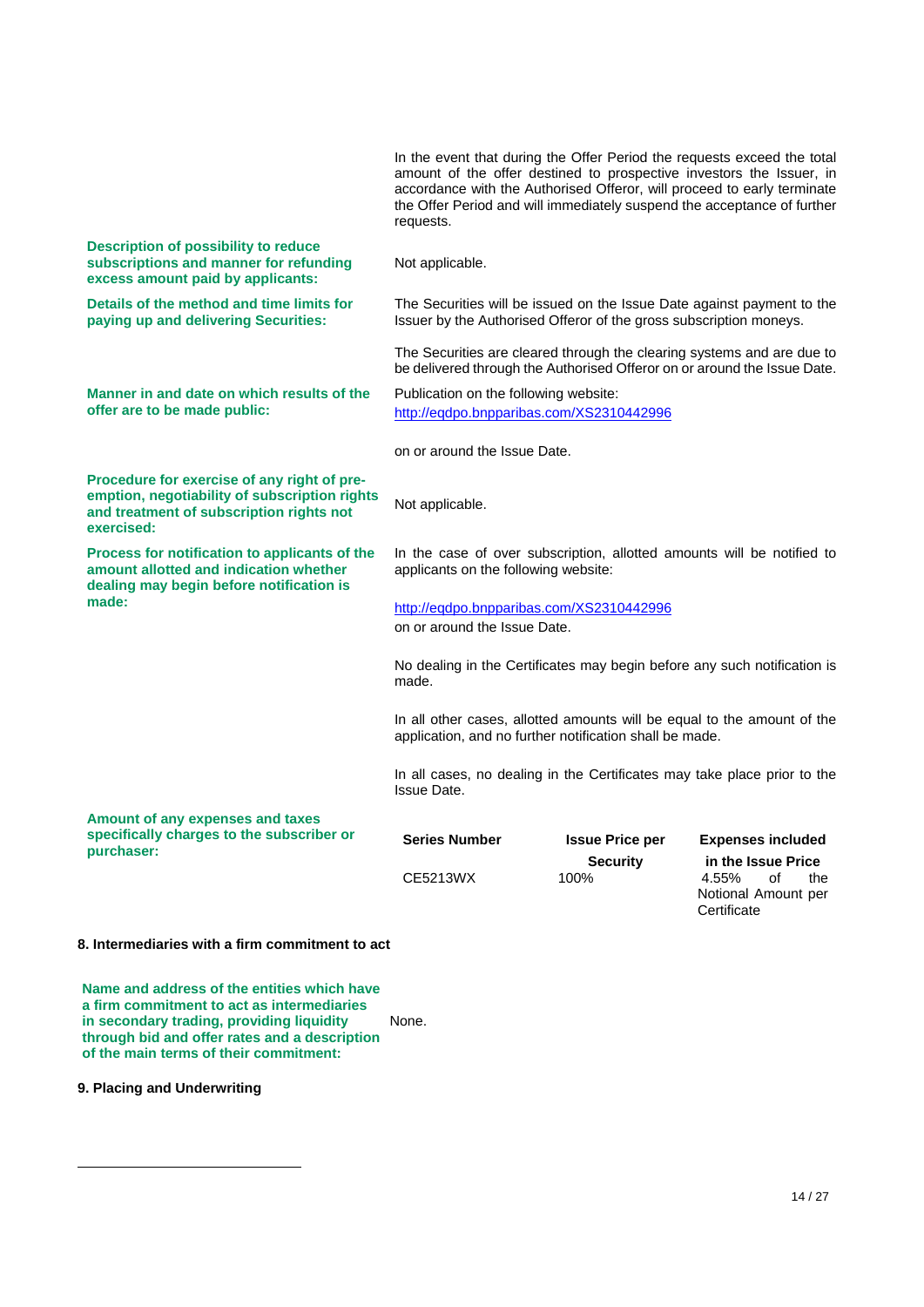| Name(s) and address(es), to the extent<br>known to the issuer, of the placers in the<br>various countries where the offer takes<br>place:                                                  | The Authorised Offerors identified in Paragraph 47 of Part A and<br>identifiable from the Base Prospectus                           |
|--------------------------------------------------------------------------------------------------------------------------------------------------------------------------------------------|-------------------------------------------------------------------------------------------------------------------------------------|
| Name and address of the co-ordinator(s) of<br>the global offer and of single parts of the<br>offer:                                                                                        | Not applicable.                                                                                                                     |
| Name and address of any paying agents and<br>depository agents in each country (in<br>addition to the Principal Paying Agent):                                                             | Not applicable.                                                                                                                     |
| Entities agreeing to underwrite the issue on<br>a firm commitment basis, and entities<br>agreeing to place the issue without a firm<br>commitment or under "best efforts"<br>arrangements: | Cyrrus, A.S., Veveri 3163/111<br>Zabovresky, Brno<br>CZ (Czech Republic)<br>LEI: 31570010000000043551<br>(the "Authorised Offeror") |
|                                                                                                                                                                                            | (the "Distributor" or the "Authorised Offeror").<br>No underwriting commitment is undertaken by the Distributor.                    |
| When the underwriting agreement has been<br>or will be reached:                                                                                                                            | Not applicable                                                                                                                      |
| 10. EU Benchmarks Regulation                                                                                                                                                               |                                                                                                                                     |
| <b>EU Benchmarks Regulation: Article 29(2)</b><br>statement on benchmarks:                                                                                                                 | Not applicable.                                                                                                                     |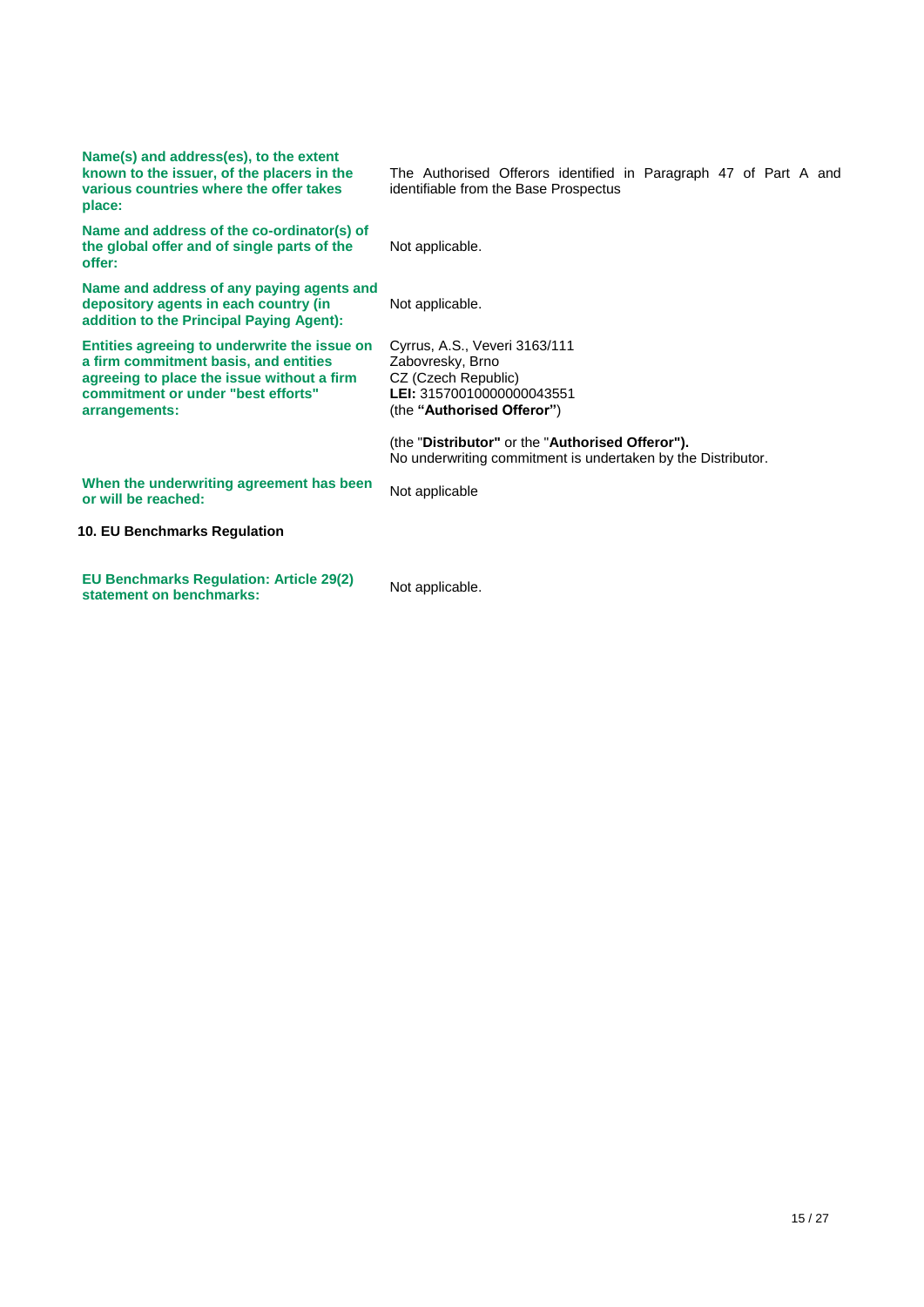# **Summary**

# **Section A – Introduction and Warnings**

*Warnings*

This summary should be read as an introduction to the Base Prospectus and the applicable Final Terms.

Any decision to invest in any Securities should be based on a consideration of the Base Prospectus as a whole, including any documents incorporated by reference and the applicable Final Terms.

Investors may be exposed to a partial or total loss of their investment, the capital protection applies only at Maturity.

Where a claim relating to information contained in the Base Prospectus and the applicable Final Terms is brought before a court in a Member State of the European Economic Area, the plaintiff may, under the national legislation of the Member State where the claim is brought, be required to bear the costs of translating the Base Prospectus and the applicable Final Terms before the legal proceedings are initiated.

Civil liability in any such Member State attaches to the Issuer or the Guarantor solely on the basis of this summary, including any translation hereof, but only if it is misleading, inaccurate or inconsistent when read together with the other parts of the Base Prospectus and the applicable Final Terms or it does not provide, when read together with the other parts of the Base Prospectus and the applicable Final Terms, key information in order to aid investors when considering whether to invest in the Securities.

You are about to purchase a product that is not simple and may be difficult to understand.

#### **Name and international securities identification number (ISIN) of the securities**

EUR Quanto "Athena Worst-of" Certificates relating to 3 Shares - The securities are Certificates. International Securities Identification Number ("**ISIN**"): **XS2310442996.**

#### **Identity and contact details of the issuer**

BNP Paribas Issuance B.V. (the "**Issuer**"), Herengracht 595, 1017 CE Amsterdam, the Netherlands (telephone number: +31(0)88 738 0000). The legal entity identifier of the Issuer is 7245009UXRIGIRYOBR48.

#### **Identity and contact details of the offeror and / or person asking for admission to trading**

Offeror: Cyrrus, A.S., Veveri 3163/111, Zabovresky, Brno, CZ (Czech Republic). The legal entity identifier of the Offeror is 31570010000000043551 Person asking for admission to trading : BNP Paribas Issuance B.V. (the "Issuer"), Herengracht 595, 1017 CE Amsterdam, the Netherlands (telephone number: +31(0)88 738 0000).

## **Identity and contact details of the competent authority approving the prospectus**

Autorité des Marchés Financiers ("**AMF**"), 17, place de la Bourse, 75082 Paris Cedex 02, France - +33(0)1 53 45 60 00 - www.amf-france.org

## **Date of approval of the prospectus**

The Base Prospectus has been approved on 1 June 2021 under the approval number 21-196 by the AMF, as supplemented from time to time.

# **Section B - Key information on the issuer**

#### *Who is the issuer of the securities?*

#### **Domicile / legal form / LEI / law under which the issuer operates / country of incorporation**

BNPP B.V. was incorporated in the Netherlands as a private company with limited liability under Dutch law having its registered office at Herengracht 595, 1017 CE Amsterdam, the Netherlands. Legal entity identifier (LEI): 7245009UXRIGIRYOBR48.

BNPP B.V.'s long term credit rating is A+ with a stable outlook (S&P Global Ratings Europe Limited) and BNPP B.V.'s short term credit rating is A-1 (S&P Global Ratings Europe Limited).

#### **Principal activities**

The principal activity of the Issuer is to issue and/or acquire financial instruments of any nature and to enter into related agreements for the account of various entities within the BNPP Group.

The assets of BNPP B.V. consist of the obligations of other BNPP Group entities. Holders of securities issued by BNPP B.V. will, subject to the provisions of the Guarantee issued by BNPP, be exposed to the ability of BNPP Group entities to perform their obligations towards BNPP B.V.

## **Major shareholders**

BNP Paribas holds 100 per cent. of the share capital of BNPP B.V.

#### **Identity of the issuer's key managing directors**

The Managing Director of the Issuer is BNP Paribas Finance B.V.

The Managing Directors of BNP Paribas Finance B.V. are Edwin Herskovic, Erik Stroet, Folkert van Asma, Richard Daelman, Geert Lippens and Matthew Yandle.

**Identity of the issuer's statutory auditors**

Mazars N.V. are the auditors of the Issuer. Mazars N.V. is an independent public accountancy firm in the Netherlands registered with the NBA (*Nederlandse Beroepsorganisatie van Accountants*).

# *What is the key financial information regarding the issuer?*

#### **Key financial information**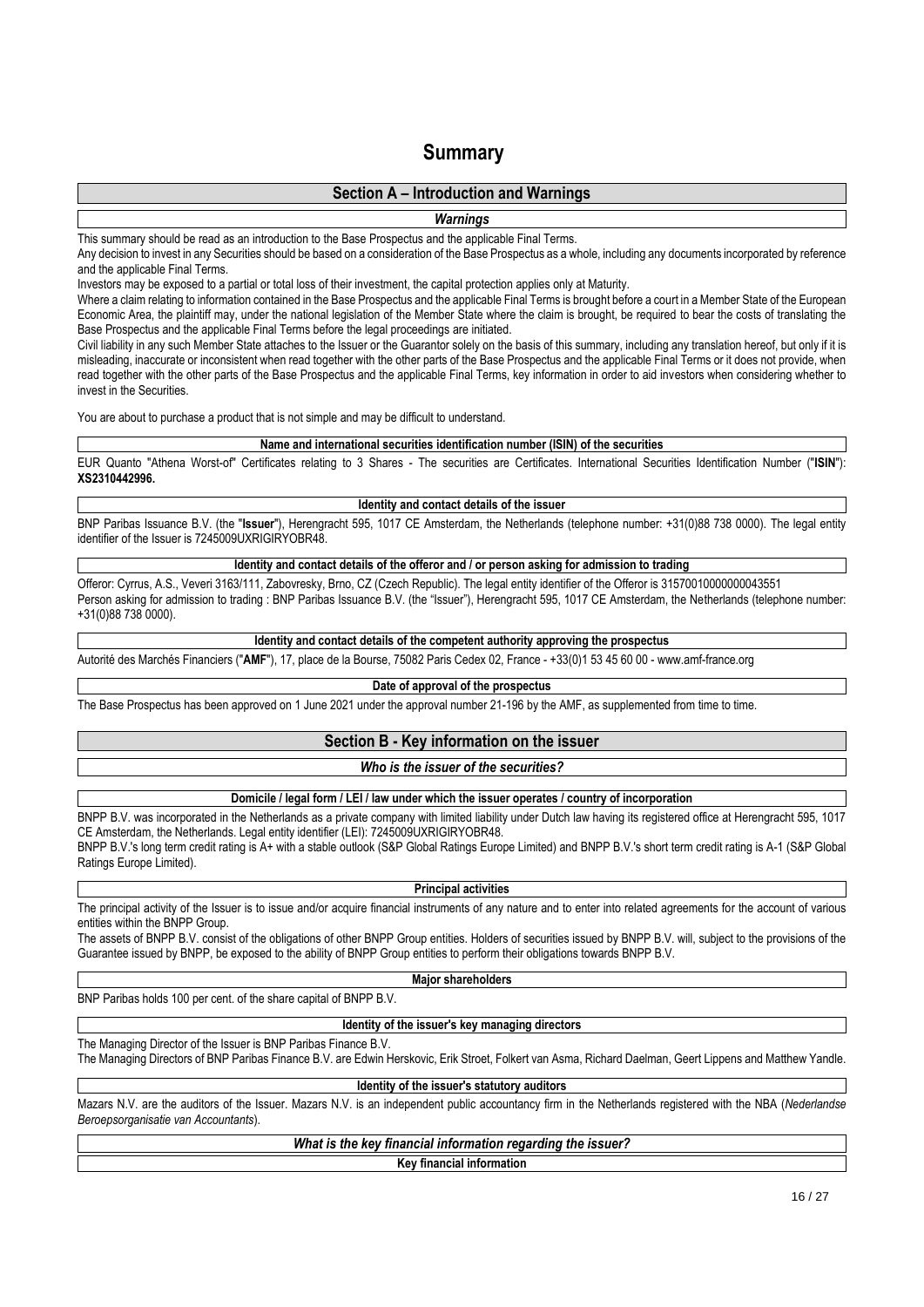| Income statement                                   |                |                            |                |                                      |  |  |
|----------------------------------------------------|----------------|----------------------------|----------------|--------------------------------------|--|--|
| <b>Comparative interim from same</b>               |                |                            |                |                                      |  |  |
|                                                    | Year           | Year-1                     | Interim        | period in prior year                 |  |  |
| In€                                                | 31/12/2020     | 31/12/2019                 | 30/06/2021     | 30/06/2020                           |  |  |
| <b>Operating profit/loss</b>                       | 54.758         | 47.976                     | 24,718         | 27,896                               |  |  |
|                                                    |                | <b>Balance sheet</b>       |                |                                      |  |  |
|                                                    |                |                            |                | <b>Comparative interim from same</b> |  |  |
|                                                    | Year           | Year-1                     | Interim        | period in prior year                 |  |  |
| In€                                                | 31/12/2020     | 31/12/2019                 | 30/06/2021     | 30/06/2020                           |  |  |
| Net financial debt (long term debt plus short term | 69,621,531,827 | 64.938.742.676             | 94,686,587,018 | 80,868,819,411                       |  |  |
| debt minus cash)                                   |                |                            |                |                                      |  |  |
| Current ratio (current assets/current liabilities) |                |                            |                |                                      |  |  |
| Debt to equity ratio (total liabilities/total      | 112.649        | 112.828                    | 148.764        | 135,904                              |  |  |
| shareholder equity)                                |                |                            |                |                                      |  |  |
| Interest cover ratio (operating income/interest    | No interest    | No interest                | No interest    | No interest expenses                 |  |  |
| expense)                                           | expenses       | expenses                   | expenses       |                                      |  |  |
|                                                    |                | <b>Cash flow statement</b> |                |                                      |  |  |
|                                                    |                |                            |                | Comparative interim from same        |  |  |
|                                                    | Year           | Year-1                     | Interim        | period in prior year                 |  |  |
| In€                                                | 31/12/2020     | 31/12/2019                 | 30/06/2021     | 30/06/2020                           |  |  |
| Net Cash flows from operating activities           | -563.228       | 661,222                    | 656.425        | $-595.018$                           |  |  |
| Net Cash flows from financing activities           |                |                            | 0              |                                      |  |  |
| Net Cash flows from investing activities           | 0              | O                          | $\Omega$       | Λ                                    |  |  |
|                                                    |                |                            |                |                                      |  |  |

**Qualifications in the audit report**

Not applicable, there are no qualifications in any audit report on the historical financial information included in the Base Prospectus.

## *What are the key risks that are specific to the issuer?*

Not applicable. BNPP B.V. is an operating company. The creditworthiness of BNPP B.V. depends on the creditworthiness of BNPP.

## **Section C - Key Information on the securities**

## *What are the main features of the securities?*

## **Type, class and ISIN**

EUR Quanto "Athena Worst-of" Certificates relating to 3 Shares - The securities are Certificates. International Securities Identification Number ("**ISIN"**)**: XS2310442996**.

## **Currency / denomination / par value / number of securities issued / term of the securities**

The currency of the Securities is Euro ("EUR"). The Securities have a par value of EUR 100. Up to 30,000 Securities will be issued. The Securities will be redeemed on 04 December 2026.

# **Rights attached to the securities**

*Negative pledge* - The terms of the Securities will not contain a negative pledge provision. *Events of Default* - The terms of the Securities will not contain events of default. *Governing law* - The Securities are governed by English law.

The objective of this product is to provide you with a return based on the performance of underlying shares (each share, an Underlying). This product has a fixed term and will redeem on the Redemption Date unless redeemed early in accordance with the Automatic Early Redemption provisions below.

Unless the product has been redeemed early, the following provisions would apply. On the Redemption Date you will receive in respect of each certificate:

1. If a Barrier Event has not occurred: a payment in cash equal to 145% of the Notional Amount.

 2**.** If a Barrier Event has occurred: a payment in cash equal to the Notional Amount decreased by the Performance of the Worst-Performing Underlying. In this case you will suffer a partial or total loss of the Notional Amount.

Automatic Early Redemption: If, on any Autocall Valuation Date, the closing price of each underlying is greater than or equal to the relevant Autocall Barrier, the product will be redeemed on the corresponding Early Redemption Date. You will receive for each certificate a payment in cash equal to the Notional Amount plus a premium based on the relevant Exit Rate

## **Where:**

A Barrier Event shall be deemed to occur if the Final Reference Price of at least one Underlying is below the Barrier.

The Performance of an Underlying is the difference between its Final Reference Price and its Initial Reference Price, divided by its Initial Reference Price, expressed in absolute value.

The Worst-Performing Underlying is the Underlying that shows the lowest Final Reference Price when divided by its Initial Reference Price.

The Initial Reference Price of an Underlying is the closing price of that Underlying on the Strike Date.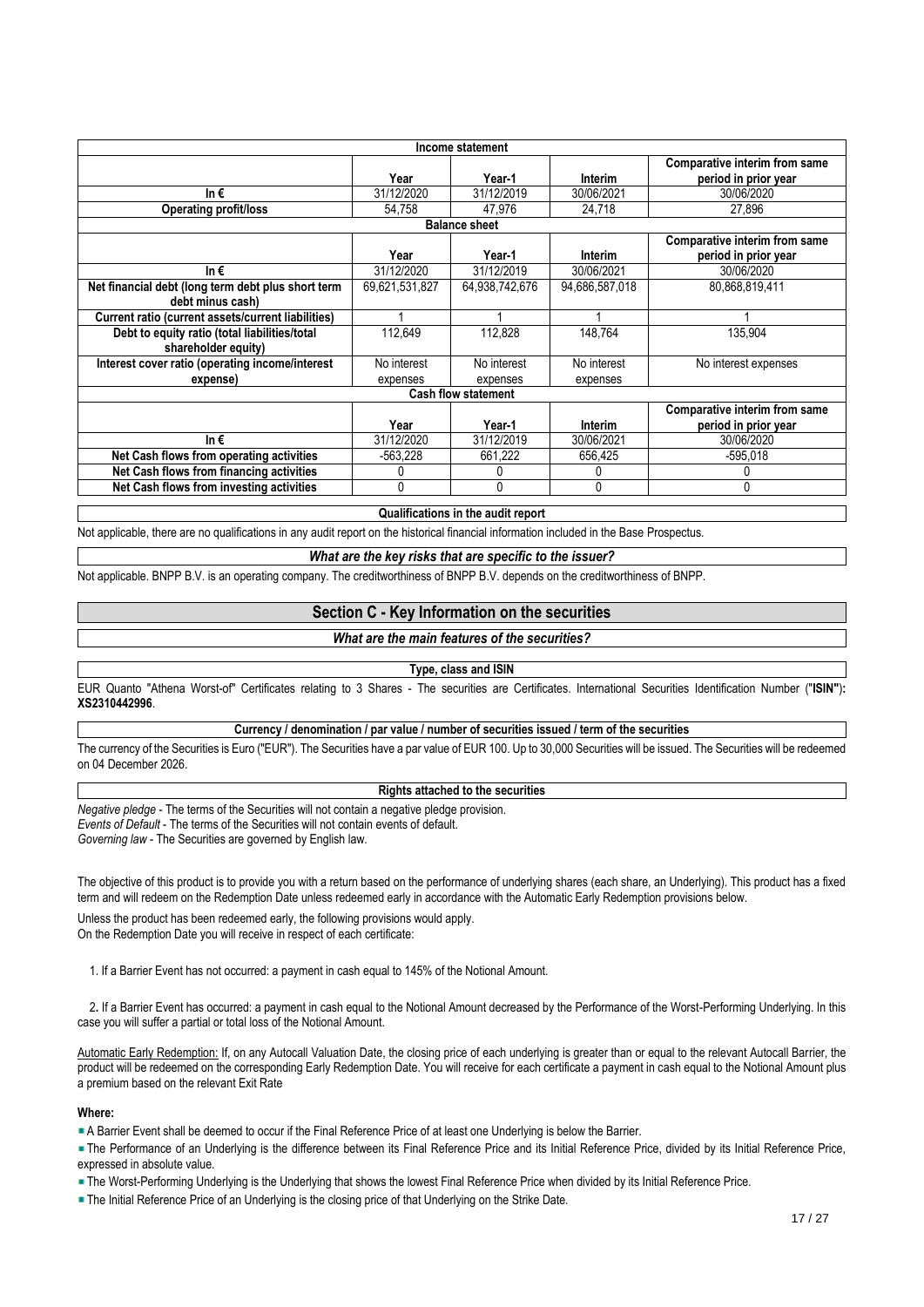The Final Reference Price of an Underlying is the closing price of that Underlying on the Redemption Valuation Date.

The number of shares of an underlying is the Notional Amount per certificate divided by its Initial Reference Price converted, if necessary, into the Product Currency using the applicable exchange rate on the Redemption Valuation Date.

| <b>Strike Date</b>                | 26 November 2021                                                                | <b>Issue Price</b>                       | 100%                                                                            |
|-----------------------------------|---------------------------------------------------------------------------------|------------------------------------------|---------------------------------------------------------------------------------|
| <b>Issue Date</b>                 | 03 December 2021                                                                | <b>Product Currency</b>                  | <b>EUR</b>                                                                      |
| <b>Redemption Valuation Date</b>  | 27 November 2026                                                                | <b>Notional Amount (per certificate)</b> | <b>EUR 100</b>                                                                  |
| <b>Redemption Date (maturity)</b> | 04 December 2026                                                                |                                          |                                                                                 |
| <b>Barrier</b>                    | 60% of the Initial Reference Price                                              | <b>Autocall Valuation Date(s)</b>        | 28 November 2022, 27 November<br>2023, 26 November 2024 and 26<br>November 2025 |
| <b>Early Redemption Date(s)</b>   | 05 December 2022, 04 December<br>2023, 03 December 2024 and 03<br>December 2025 | <b>Autocall Barrier(s)</b>               | 100%, 90%, 80% and 70% of the Initial<br>Reference Price                        |
| <b>Exit Rate(s)</b>               | 9%, 18%, 27% and 36% of the Notional<br>Amount                                  |                                          |                                                                                 |

| <b>Underlying</b>   | <b>Bloomberg Code</b> | <b>ISIN</b>  |
|---------------------|-----------------------|--------------|
| AbbVie Inc          | ABBV UN               | JS00287Y1091 |
| <b>Bayer AG</b>     | <b>BAYN GY</b>        | DE000BAY0017 |
| GlaxoSmithKline PLC | GSK I<br>- 17         | 009252882    |

*Meetings* - The terms of the Securities will contain provisions for calling meetings of holders of such Securities to consider matters affecting their interests generally. These provisions permit defined majorities to bind all holders, including holders who did not attend and vote at the relevant meeting and holders who voted in a manner contrary to the majority.

*Representative of holders* - No representative of the Holders has been appointed by the Issuer.

#### **Seniority of the securities**

The Securities are unsubordinated and unsecured obligations of the Issuer and rank *pari passu* among themselves.

#### **Restrictions on the free transferability of the securities**

There are no restrictions on the free transferability of the Securities.

**Dividend or payout policy**

Not applicable

*Where will the securities be traded?*

**Admission to trading**

Not applicable.

## *Is there a guarantee attached to the securities?*

#### **Nature and scope of the guarantee**

The obligations under the guarantee are senior preferred obligations (within the meaning of Article L.613-30-3-I-3° of the French Code monétaire et financier) and unsecured obligations of BNPP and will rank pari passu with all its other present and future senior preferred and unsecured obligations subject to such exceptions as may from time to time be mandatory under French law.

In the event of a bail-in of BNPP but not BNPP B.V., the obligations and/or amounts owed by BNPP under the quarantee shall be reduced to reflect any such modification or reduction applied to liabilities of BNPP resulting from the application of a bail-in of BNPP by any relevant regulator (including in a situation where the Guarantee itself is not the subject of such bail-in).

The Guarantor unconditionally and irrevocably guarantees to each Holder that, if for any reason BNPP B.V. does not pay any sum payable by it or perform any other obligation in respect of any Securities on the date specified for such payment or performance the Guarantor will, in accordance with the Conditions pay that sum in the currency in which such payment is due in immediately available funds or, as the case may be, perform or procure the performance of the relevant obligation on the due date for such performance.

#### **Description of the guarantor**

The Securities will be unconditionally and irrevocably guaranteed by BNP Paribas ("BNPP" or the "Guarantor") pursuant to an English law deed of garantee executed by BNPP 1 June 2021 (the "Guarantee").

The Guarantor was incorporated in France as a société anonyme under French law and licensed as a bank having its head office at 16, boulevard des Italiens -75009 Paris, France. Legal entity identifier (LEI): R0MUWSFPU8MPRO8K5P83.

BNPP's long-term credit ratings are A+ with a stable outlook (S&P Global Ratings Europe Limited), Aa3 with a stable outlook (Moody's Investors Service Ltd.), , AA- with a stable outlook (Fitch Ratings Ireland Limited) *(which is the long-term rating assigned to BNPP's senior preferred debt by Fitch Ratings Ireland Limited)* and AA (low) with a stable outlook (DBRS Rating GmbH) and BNPP's short-term credit ratings are A-1 (S&P Global Ratings Europe Limited), P-1 (Moody's Investors Service Ltd.), F1+ (Fitch Ratings Ireland Limited.) and R-1 (middle) (DBRS Rating GmbH).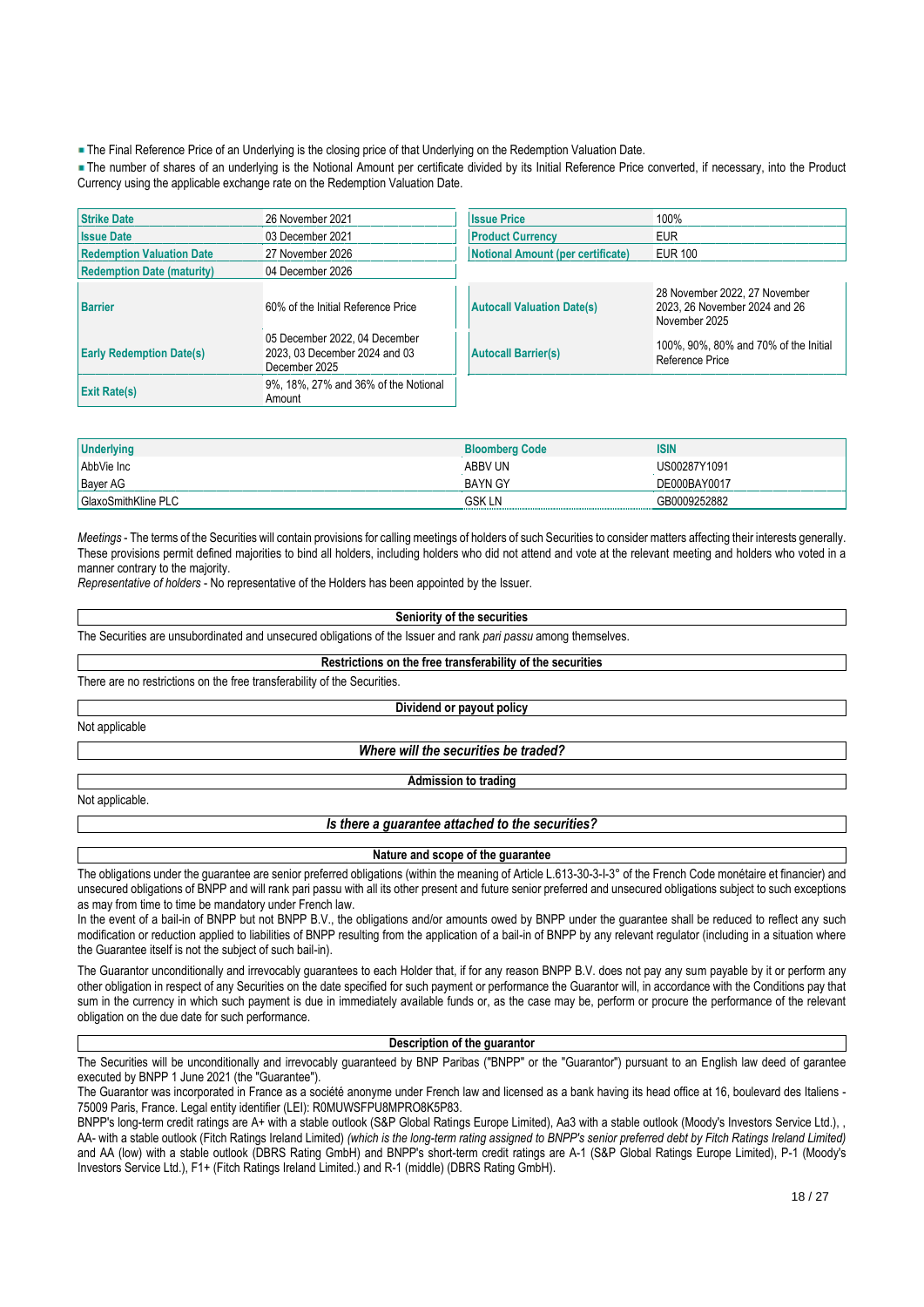BNPP is a European leading provider of banking and financial services and has four domestic Retail Banking markets in Europe, namely in France, Belgium, Italy and Luxembourg. It operates in 66 countries and has more nearly 190,000 employees, including nearly 150,000 in Europe.

BNP Paribas holds key positions in its two main businesses:

- Retail Banking and Services, which includes:

*Domestic Markets*, comprising: French Retail Banking (FRB), BNL banca commerciale (BNL bc), Italian retail banking, Belgian Retail Banking (BRB), Other Domestic Markets activities including Arval, BNP Paribas Leasing Solutions, Personal Investors, Nickel and Luxembourg Retail Banking (LRB);

*International Financial Services*, comprising: Europe-Mediterranean, BancWest, Personal Finance, Insurance, Wealth and Asset Management; - Corporate and Institutional Banking (CIB): Corporate Banking, Global Markets, Securities Services.

BNP Paribas SA is the parent company of the BNP Paribas Group.

As at 30 June 2021, the main shareholders were Société Fédérale de Participations et d'Investissement ("SFPI") a public-interest société anonyme (public limited company) acting on behalf of the Belgian government state holding 7.7% of the share capital, BlackRock Inc. holding 6.0% of the share capital and Grand Duchy of Luxembourg holding 1.0% of the share capital.

| Key financial information for the purpose of assessing the guarantor's ability to fulfil its commitments under the guarantee |            |                      |            |                |                                 |
|------------------------------------------------------------------------------------------------------------------------------|------------|----------------------|------------|----------------|---------------------------------|
|                                                                                                                              |            | Income statement     |            |                |                                 |
|                                                                                                                              |            |                      |            |                | Comparative interim from        |
|                                                                                                                              | Year       | Year-1               | Year-2     | Interim        | same period in prior year       |
| In millions of $\epsilon$                                                                                                    | 31/12/2020 | 31/12/2019           | 31/12/2018 | 30/06/2021     | 30/06/2020                      |
| Net interest income                                                                                                          | 21.312     | 21,127               | 21.062     | 10.823         | 10,707                          |
| Net fee and commission income                                                                                                | 9.862      | 9,365                | 9.207      | 5,194          | 4,795                           |
| Net gain on financial instruments                                                                                            | 7,146      | 7,464                | 6,118      | 4,283          | 4,025                           |
| <b>Revenues</b>                                                                                                              | 44,275     | 44,597               | 42,516     | 23,605         | 22,563                          |
| Cost of risk                                                                                                                 | $-5,717$   | $-3,203$             | $-2,764$   | $-1,709$       | $-2,873$                        |
| <b>Operating Income</b>                                                                                                      | 8,364      | 10,057               | 9,169      | 6,127          | 4,195                           |
| Net income attributable to equity                                                                                            | 7,067      | 8,173                | 7,526      | 4,679          | 3,581                           |
| holders                                                                                                                      |            |                      |            |                |                                 |
| Earnings per share (in euros)                                                                                                | 5.31       | 6.21                 | 5.73       | 3.56           | 2.69                            |
|                                                                                                                              |            | <b>Balance sheet</b> |            |                |                                 |
|                                                                                                                              |            |                      |            |                | <b>Comparative interim from</b> |
|                                                                                                                              | Year       | Year-1               | Year-2     | <b>Interim</b> | same period in prior year       |
| In millions of $\epsilon$                                                                                                    | 31/12/2020 | 31/12/2019           | 31/12/2018 | 30/06/2021     | 30/06/2020                      |
| <b>Total assets</b>                                                                                                          | 2,488,491  | 2,164,713            | 2,040,836  | 2,671,803      | 2,622,988                       |
| <b>Debt securities</b>                                                                                                       | 212,351    | 221,336              | 206,359    | 239,945        | 224,303                         |
| Of which mid long term Senior                                                                                                | 82,086*    | 88,466*              | 88,381     | n.a            | n.a                             |
| Preferred                                                                                                                    |            |                      |            |                |                                 |
| Subordinated debt                                                                                                            | 23,325     | 20.896               | 18,414     | 24.071         | 22,555                          |
| Loans and receivables from                                                                                                   | 809,533    | 805,777              | 765,871    | 825,226        | 828,053                         |
| customers (net)                                                                                                              |            |                      |            |                |                                 |
| <b>Deposits from customers</b>                                                                                               | 940,991    | 834,667              | 796,548    | 1,000,870      | 963,183                         |
| Shareholders' equity (Group share)                                                                                           | 112,799    | 107,453              | 101,467    | 115,991        | 111,469                         |
| Doubtful loans/ gross                                                                                                        | 2.1%       | 2.2%                 | 2.6%       | 2.1%           | 2.2%                            |
| outstandings**                                                                                                               |            |                      |            |                |                                 |
| <b>Common Equity Tier 1 capital</b>                                                                                          | 12.8%      | 12.1%                | 11.8%      | 12.9%          | 12.4%                           |
| (CET1) ratio                                                                                                                 |            |                      |            |                |                                 |
| <b>Total Capital Ratio</b>                                                                                                   | 16.4%      | 15.5%                | 15%        | 16.5%          | 15.9%                           |
| Leverage Ratio***                                                                                                            | 4.9%       | 4.6%                 | 4.5%       | 4%             | 4%                              |

(\*) Regulatory scope

(\*\*) Impaired loans (stage 3) to customers and credit institutions, not netted of guarantees, including on-balance sheet and off-balance sheet and debt securities measured at amortized costs or at fair value through shareholders' equity reported on gross outstanding loans to customers and credit institutions, on-balance sheet and off-balance sheet and including debt securities measured at amortized costs or at fair value through shareholders' equity (excluding insurance).

(\*\*\*) Taking into account the temporary exemption related to deposits with Eurosytem central banks (calculated in accordance with Regulation (EU) No. 2020/873, Article 500b). It amounts to 4.4% as at 31.12.20 excluding this effect.

## **Most material risk factors pertaining to the guarantor**

**1.** A substantial increase in new provisions or a shortfall in the level of previously recorded provisions exposed to credit risk and counterparty risk could adversely affect the BNP Paribas Group's results of operations and financial condition

**2.** An interruption in or a breach of the BNP Paribas Group's information systems may cause substantial losses of client or customer information, damage to the BNP Paribas Group's reputation and result in financial losses

**3.** The BNP Paribas Group may incur significant losses on its trading and investment activities due to market fluctuations and volatility

**4.** Adjustments to the carrying value of the BNP Paribas Group's securities and derivatives portfolios and the BNP Paribas Group's own debt could have an adverse effect on its net income and shareholders' equity

**5.** The BNP Paribas Group's access to and cost of funding could be adversely affected by a resurgence of financial crises, worsening economic conditions, rating downgrades, increases in sovereign credit spreads or other factors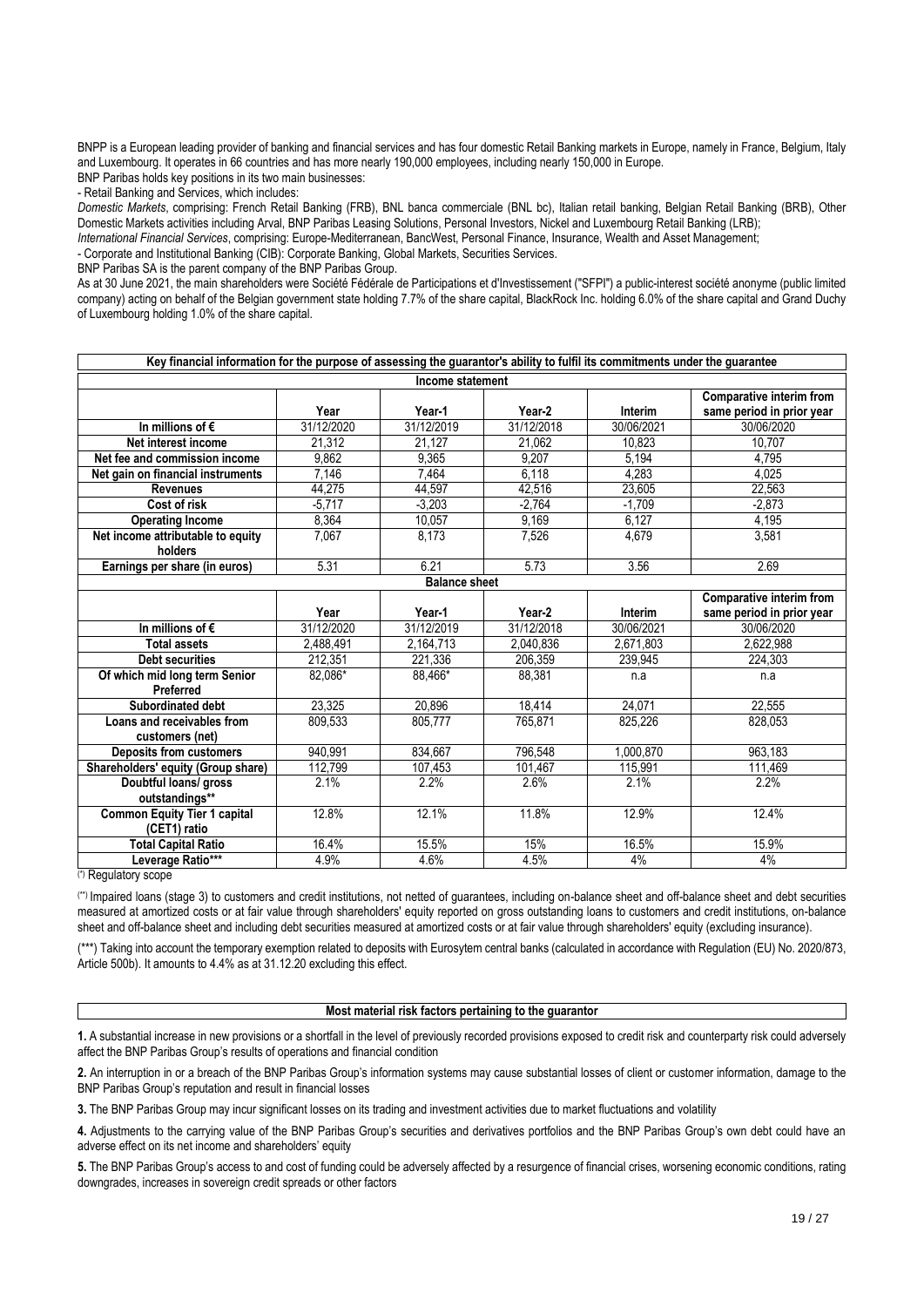**6.** Adverse economic and financial conditions have in the past had and may in the future have an impact on the BNP Paribas Group and the markets in which it operates

**7.** Laws and regulations adopted in recent years, particularly in response to the global financial crisis, as well as new legislative proposals, may materially impact the BNP Paribas Group and the financial and economic environment in which it operates

**8.** The BNP Paribas Group may incur substantial fines and other administrative and criminal penalties for noncompliance with applicable laws and regulations, and may also incur losses in related (or unrelated) litigation with private parties

**9.** Epidemics and pandemics, including the ongoing coronavirus (COVID-19) pandemic and their economic consequences may adversely affect the Group's business, operations, results and financial condition

## *What are the key risks that are specific to the securities?*

## **Most material risk factors specific to the securities**

There are also risks associated with the Securities, including:

#### **1. Risks related to the structure of the securities:**

The return on the Securities depends on the performance of the Underlying Reference(s) and whether knock-in or knock out features apply. Auto-callable Products include automatic early redemption mechanisms. Depending on the applicable formula, if an automatic early redemption event occurs investors may be exposed to a partial loss of their investment. Investors may be exposed to a partial or total loss of their investment.

## **2. Risks related to the underlying and its disruption and adjustments:**

Unlike a direct investment in any Share(s), Stapled Share(s), GDR(s) and/or ADR(s) comprising the Underlying Reference(s) (together the "Share(s)"), an investment in Share Securities does not entitle Holders to vote or receive dividends or distributions (unless otherwise specified in the Final Terms). Accordingly, the return on Share Securities will not be the same as a direct investment in the relevant Share(s) and could be less than a direct investment.

Exposure to shares, similar market risks to a direct investment in an equity, potential adjustment events or extraordinary events and market disruption or failure to open of an exchange may have an adverse effect on the value and liquidity of the Securities.

## **3. Risks related to the trading markets of the securities:**

The trading price of the Securities may be affected by a number of factors including, but not limited to, the relevant price, value or level of the Underlying Reference(s), the time remaining until the scheduled redemption date of the Securities, the actual or implied volatility associated with the Underlying Reference(s) and the correlation risk of the relevant Underlying Reference(s). The possibility that the value and trading price of the Securities will fluctuate (either positively or negatively) depends on a number of factors, which investors should consider carefully before purchasing or selling Securities.

## **4. Legal risks:**

The terms of the Securities will contain provisions for calling meetings of holders of such Securities to consider matters affecting their interests generally. These provisions permit defined majorities to bind all holders, including holders who did not attend and vote at the relevant meeting and holders who voted in a manner contrary to the majority.

# **Section D - Key Information on the offer of securities to the public and/or admission to trading on a regulated market**

*Under which conditions and timetable can I invest in this security?*

**General terms, conditions and expected timetable of the offer**

The securities will be offered to the public in Coratia from and including November 8<sup>th</sup>, 2021 to and including November 26<sup>th</sup>, 2021, subject to any early closing or extension of the offer period.

**Estimate of the total expenses of the issue and/or offer, including estimated expenses charged to the investor by the issuer or the offeror** No expenses will be charged to the investors by the issuer.

*Who is the offeror and/or the person asking for admission to trading?*

**Description of the offeror and / or person asking for admission to trading**

Offeror: Cyrrus, A.S., Veveri 3163/111, Zabovresky, Brno, CZ (Czech Republic). The legal entity identifier of the Offeror is 31570010000000043551 Person asking for admission to trading : BNP Paribas Issuance B.V. (the "Issuer"), Herengracht 595, 1017 CE Amsterdam, the Netherlands (telephone number: +31(0)88 738 0000).

## *Why is this prospectus being produced?*

## **Use and estimated net amount of the proceeds**

The net proceeds from the issue of the Securities will become part of the general funds of the Issuer. Such proceeds may be used to maintain positions in options or futures contracts or other hedging instruments.

Estimated net proceeds: Up to EUR 3,000,000

#### **Underwriting agreement**

No underwriting commitment is undertaken by the Offeror

### **Most material conflicts of interest pertaining to the offer or the admission to trading**

The Manager and its affiliates may also have engaged, and may in the future engage, in investment banking and/or commercial banking transactions with, and may perform other services for, the Issuer and the Guarantor and their respective affiliates in the ordinary course of business.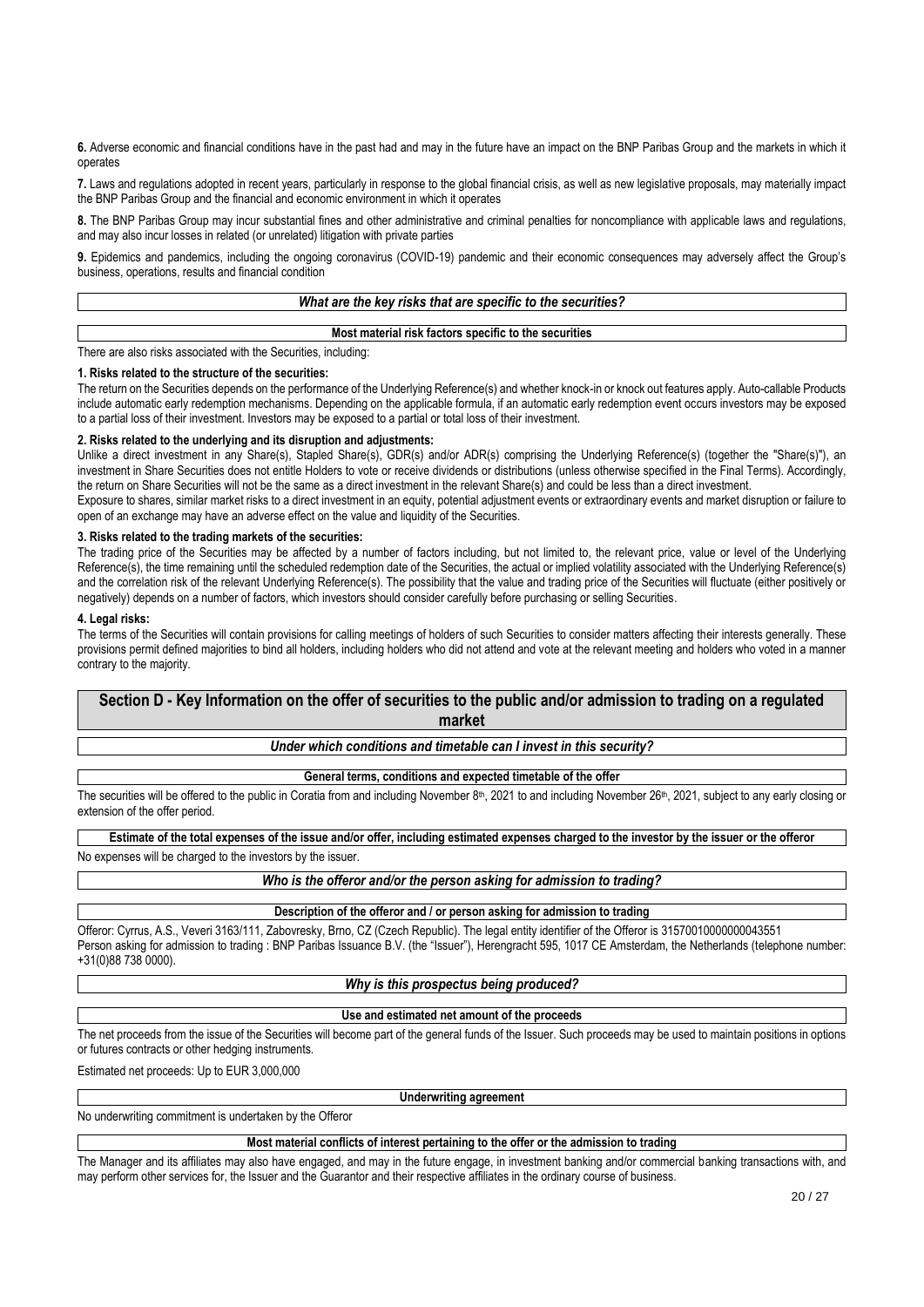Various entities within the BNPP Group (including the Issuer and Guarantor) and Affiliates undertake different roles in connection with the Securities, including Issuer of the Securities and Calculation Agent of the Securities and may also engage in trading activities (including hedging activities) relating to the Underlying and other instruments or derivative products based on or relating to the Underlying which may give rise to potential conflicts of interest.

BNP Paribas Arbitrage SNC, which acts as Manager and Calculation Agent is an Affiliate of the Issuer and the Guarantor and potential conflicts of interest may exist between it and holders of the Securities, including with respect to certain determinations and judgments that the Calculation Agent must make. The economic interests of the Issuer and of BNP Paribas Arbitrage SNC as Manager and Calculation Agent are potentially adverse to Holders interests as an investor in the Securities.

Other than as mentioned above, so far as the Issuer is aware, no person involved in the issue of the Securities has an interest material to the offer, including conflicting interests.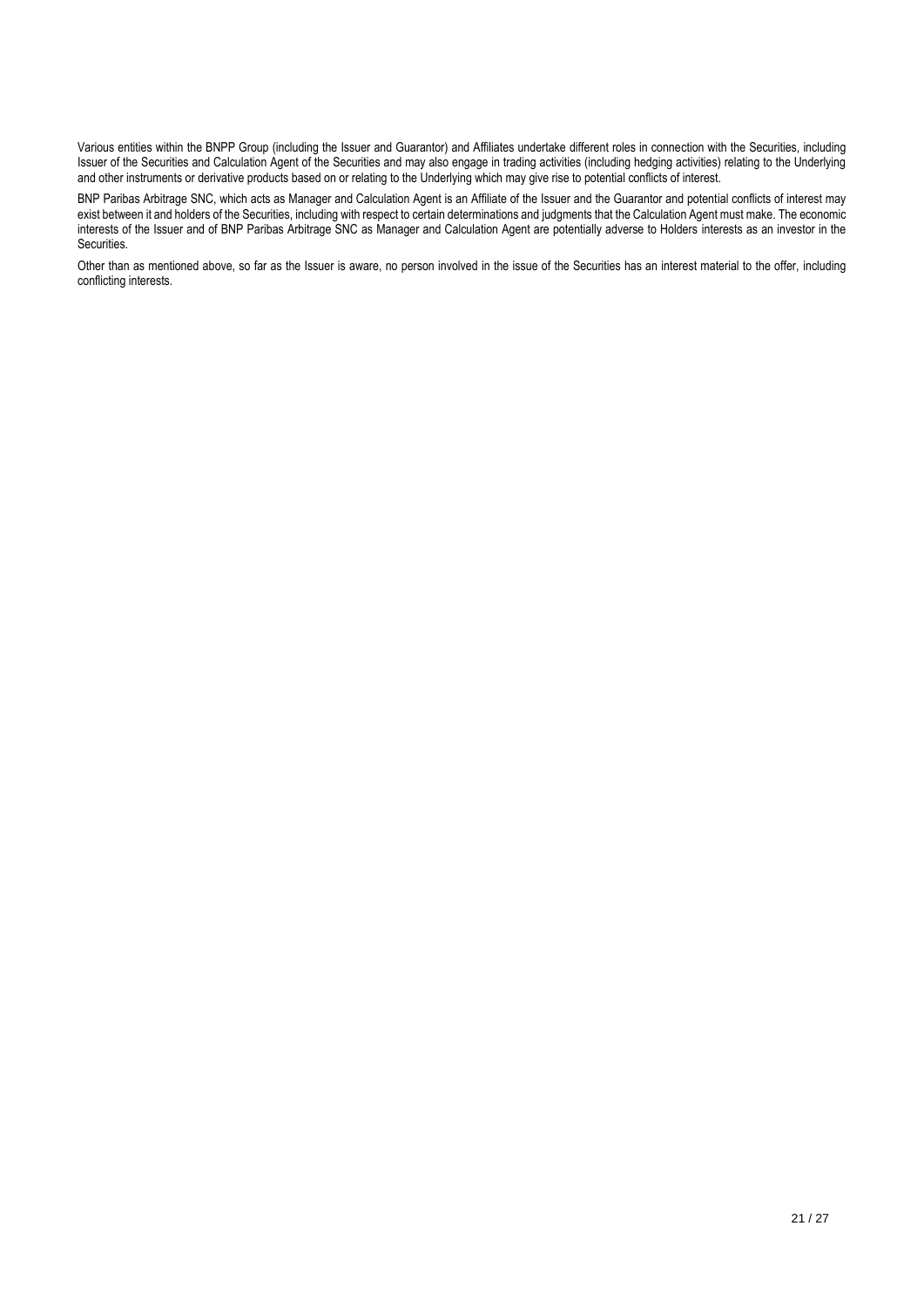# **Sažetak**

# **Odjeljak A – Uvod i upozorenja**

*Upozorenja*

Ovaj sažetak treba shvatiti kao uvod u Osnovni prospekt i primjenjive Konačne uvjete.

Svaka odluka o ulaganju u bilo koje Vrijednosne papire treba se donijeti uzimajući u obzir Osnovnog prospekta u cjelini, uključujući sve dokumente na koje on upućuje i primjenjive Konačne uvjete.

Ulagatelji mogu biti izloženi djelomičnom ili potpunom gubitku svog ulaganja, a zaštita ulaganja primjenjuje se samo po Dospijeću.

U slučaju da je sudu države članice Europskog gospodarskog prostora podnesen zahtjev koji se odnosi na informacije sadržane u Osnovnom prospektu i primjenjivim Konačnim uvjetima, tužitelj može, prema nacionalnom zakonodavstvu države članice u kojoj je zahtjev podnesen, biti dužan snositi troškove prijevoda Osnovnog prospekta i primjenjivih Konačnih uvjeta prije pokretanja pravnog postupka.

Građanskopravna odgovornost u bilo kojoj takvoj Državi članici povezana je s Izdavateljem ili Jamcem isključivo na temelju ovog sažetka, uključujući i bilo koji njegov prijevod, ali samo ako je obmanjujuće naravi, netočan ili nedosljedan kada ga se pročita zajedno s ostalim dijelovima Osnovnog prospekta i primjenjivim Konačnim uvjetima ili ne pruža, kada se pročita zajedno s ostalim dijelovima Osnovnog prospekta i primjenjivim Konačnim uvjetima, ključne informacije koje imaju svrhu pomoći ulagačima u donošenju odluke o ulaganju u Vrijednosne papire.

Planirate kupiti proizvod koji nije jednostavan i možda ga je teško razumjeti.

#### **Naziv i međunarodni jedinstveni identifikacijski broj vrijednosnog papira (ISIN)**

EUR Quanto "Athena Worst-of" certifikati o 3 Dionice - Vrijednosni papiri su Certifikati. Međunarodni jedinstveni identifikacijski broj vrijednosnog papira ("**ISIN**"): **XS2310442996.**

## **Identifikacija i kontakt izdavatelja**

BNP Paribas Issuance B.V. ("**Izdavatelj**"), Herengracht 595, 1017 CE Amsterdam, Nizozemska (telefonski broj: +31(0)88 738 0000). Identifikator pravne osobe Izdavatelja je: 7245009UXRIGIRYOBR48.

# **Identitet i kontakt podaci za ponuditelja i/ili osobu koja traži uvrštenje radi trgovanja**

Ponuditelj: Cyrrus, A.S., Veveri 3163/111, Zabovresky, Brno, CZ (Republika Češka). Identifikator pravne osobe Ponuditelja je: 31570010000000043551, Osoba koja traži uvršenje za trgovanje : BNP Paribas Issuance B.V. ( "**Izdavatelj**"), Herengracht 595, 1017 CE Amsterdam, Nizozemska (telefonski broj: +31(0)88 738 0000).

#### **Identitet i kontakt nadležnog tijela za odobrenje prospekta**

Autorité des Marchés Financiers ("**AMF**"), Place de la Bourse 17, 75082 Paris Cedex 02, Francuska - +33(0)1 53 45 60 00 - www.amf-france.org

#### **Datum odobrenja prospekta**

Osnovni prospekt potvrđen je 1. lipnja 2021. pod brojem odobrenja 21-196 od strane AMF-a, kako je dopunjen s vremena na vrijeme.

# **Odjeljak B – Ključne informacije o izdavatelju**

## *Tko je izdavatelj vrijednosnih papira?*

### **Domicil / pravni oblik / LEI / pravo prema kojem posluje izdavatelj / država osnivanja**

BNPP B.V. osnovano je u Nizozemskoj kao trgovačko društvo prema nizozemskom pravu s registriranim sjedištem u Herengracht 595, 1017 CE Amsterdam, Nizozemska. Identifikator pravne osobe (LEI) je: 7245009UXRIGIRYOBR48.

BNPP B.V.-ov dugoročni kreditni rejting je A+ sa stabilnim izgledima (S&P Global Ratings Europe Limited) i BNPP B.V.-ov kratkoročni kreditni rejting je A-1 (S&P Global Ratings Europe Limited).

**Osnovne djelatnosti**

Osnovna poslovna djelatnost Izdavatelja je izdavanje i/ili stjecanje financijskih instrumenata bilo koje vrste te sklapanje povezanih ugovora za račun raznih društava unutar BNPP Grupe.

Imovina BNPP B.V.-a sastoji se od tražbina prema subjektima unutar BNPP Grupe. Imatelji vrijednosnih papira koje izdaje BNPP B.V. će, u skladu s odredbama Jamstva koje izdaje BNPP, biti izloženi sposobnosti subjekata unutar BNPP Grupe da izvršavaju svoje obveze prema BNPP B.V.-u.

**Glavni dioničari**

BNP Paribas drži 100 posto temeljnog kapitala u BNPP B.V.-u.

## **Identitet glavnih direktora izdavatelja**

Glavni direktor Izdavatelja je BNP Paribas Finance B.V.

Glavni direktori BNP Paribas Finance B.V.-a su Edwin Herskovic, Erik Stroet, Folkert van Asma, Richard Daelman, Geert Lippens i Matthew Yandle.

**Identitet ovlaštenih revizora izdavatelja**

Mazars N.V. je ovlašteni revizor Izdavatelja. Mazars N.V. je neovisno društvo za knjigovodstvo u Nizozemskoj registrirano u NBA (*Nederlandse Beroepsorganisatie van Accountants*).

*Koji su ključni financijske informacije o izdavatelju?*

**Ključni financijske informacije**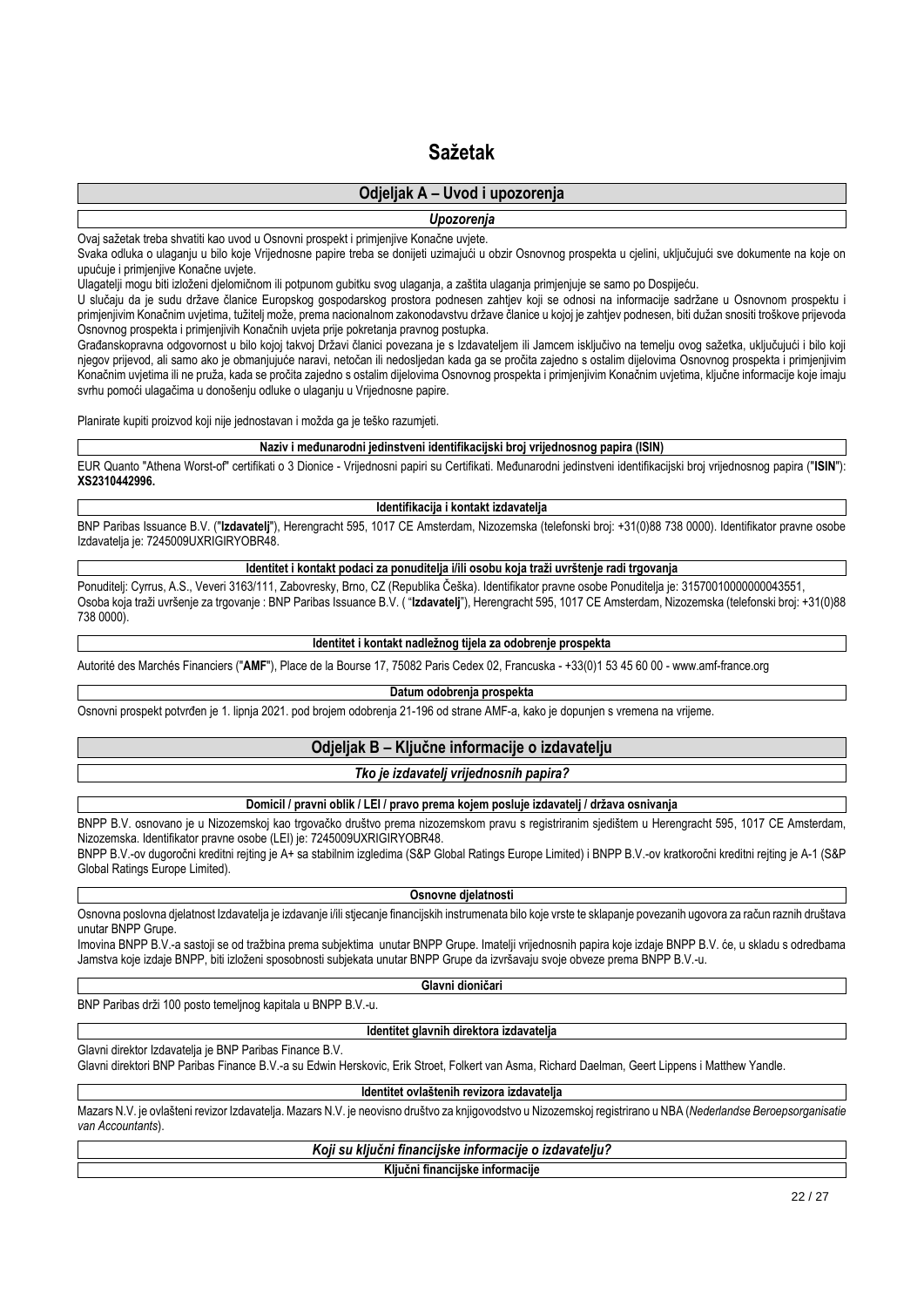| Račun dobiti i gubitka                           |                                 |                |                |                                 |  |  |  |
|--------------------------------------------------|---------------------------------|----------------|----------------|---------------------------------|--|--|--|
|                                                  | Usporedba međurazdoblja s istim |                |                |                                 |  |  |  |
|                                                  | Godina                          | Godina-1       | Međurazdoblje  | razdobljem prethodne godine     |  |  |  |
| U eurima                                         | 31/12/2020                      | 31/12/2019     | 30/06/2021     | 30/06/2020                      |  |  |  |
| Operativna dobit/qubitak                         | 54.758                          | 47.976         | 24.718         | 27.896                          |  |  |  |
|                                                  |                                 | <b>Bilanca</b> |                |                                 |  |  |  |
|                                                  |                                 |                |                | Usporedba međurazdoblja s istim |  |  |  |
|                                                  | Godina                          | Godina-1       | Međurazdoblje  | razdobljem prethodne godine     |  |  |  |
| U eurima                                         | 31/12/2020                      | 31/12/2019     | 30/06/2021     | 30/06/2020                      |  |  |  |
| Neto financijska dugovanja (dugoročna            | 69.621.531.827                  | 64.938.742.676 | 94.686.587.018 | 80.868.819.411                  |  |  |  |
| dugovanja uvećano za kratkoročna dugovanja       |                                 |                |                |                                 |  |  |  |
| umanjeno za gotovinu)                            |                                 |                |                |                                 |  |  |  |
| Trenutačni omjer (kratkotrajna                   |                                 |                |                |                                 |  |  |  |
| imovina/kratkotrajne obveze)                     |                                 |                |                |                                 |  |  |  |
| Omjer duga i kapitala (ukupne obveze/ukupni      | 112.649                         | 112.828        | 148.764        | 135.904                         |  |  |  |
| dionički kapital)                                |                                 |                |                |                                 |  |  |  |
| Omjer pokrića kamata (operativni prihod/trošak   | Bez troškova                    | Bez troškova   | Bez troškova   | Bez troškova kamata             |  |  |  |
| kamata)                                          | kamata                          | kamata         | kamata         |                                 |  |  |  |
| Izvještaj o novčanom tijeku                      |                                 |                |                |                                 |  |  |  |
|                                                  |                                 |                |                | Usporedba međurazdoblja s istim |  |  |  |
|                                                  | Godina                          | Godina-1       | Međurazdoblje  | razdobljem prethodne godine     |  |  |  |
| U eurima                                         | 31/12/2020                      | 31/12/2019     | 30/06/2021     | 30/06/2020                      |  |  |  |
| Neto novčani tokovi iz poslovnih aktivnosti      | $-563.228$                      | 661.222        | 656.425        | $-595.018$                      |  |  |  |
| Neto novčani tokovi iz financijskih aktivnosti   | 0                               |                | 0              |                                 |  |  |  |
| Neto novčani tokovi iz investicijskih aktivnosti | 0                               | 0              | 0              | 0                               |  |  |  |

## **Kvalifikacije u revizorskom izvješću**

Nije primjenjivo, nema kvalifikacija ni u jednom revizorskom izvješću o povijesnim financijskim informacijama uključenim u Osnovni prospekt.

# *Koji su ključni rizici specifični za izdavatelja?*

Nije primjenjivo. BNPP B.V. je operativno društvo. Kreditna sposobnost BNPP B.V. ovisi o kreditnoj sposobnosti BNPP.

## **Odjeljak C - Ključne informacije o vrijednosnim papirima**

# *Koja su glavna obilježja vrijednosnih papira?*

#### **Vrsta, razred i ISIN**

EUR Quanto "Athena Worst-of" Certifikat o 3 Dionice – Vrijednosni papiri su Certifikati. Međunarodni jedinstveni identifikacijski broj vrijednosnog papira ("**ISIN"**)**: XS2310442996**.

**Valuta / denominacija / nominalna vrijednost / broj izdanih vrijednosnih papira / rok trajanja vrijednosnih papira**

Valuta vrijednosnih papira je euro ("EUR"). Vrijednosni papiri imaju nominalnu vrijednost od 100 EUR. Izdat će se do 30.000 Vrijednosnih papira. Vrijednosni papiri će biti otplaćeni 04. prosinca 2026.

# **Prava pridržana vrijednosnim papirima**

*Negativan zalog* - Uvjeti Vrijednosnih papira neće sadržavati odredbu kojom se zabranjuje zasnivanje založnog prava. *Slučajevi povrede* - Uvjeti Vrijednosnih papira neće sadržavati slučajeve povrede. *Mjerodavno pravo* - Na Vrijednosne papire primjenjuje se englesko pravo.

Svrha ovog proizvoda je pružiti vam povrat na temelju uspješnosti temeljnih dionica (svaka dionica dalje kao Temeljni instrument). Trajanje ovog proizvoda je ograničeno i on će biti isplaćen na Datum otplate, osim ako ne bude otplaćen ranije u skladu s nižim navedenim odredbama o Automatskoj Ranijoj Otplati.

Osim ako proizvod nije otplaćen ranije, primjenjivat će se sljedeće odredbe. Na Datum Otplate primit ćete, u odnosu na svaki certifikat:

- 1. Ako Granični događaj ne nastupi: isplatu u gotovini u iznosu od 145% od Nominalnog iznosa.
- 2. Ako Granični događaj nastupi: isplata u novcu jednaka Nominalnom iznosu umanjenom za Svojstva Temeljnog Instrumenta s Najlošijim Učinkom. U tom slučaju ćete pretrpjeti djelomični ili potpuni gubitak nominalnog iznosa. U tom slučaju ćete snositi djelomičan gubitak Nominalnog iznosa ili gubitak istog u cijelosti.

Automatska Ranija Otplata: Ako, na Dan Automatske Procjene Vrijednosti (*Autocall Valuation Date*), završna cijena svakog od Temeljnog Instrumenta bude veća od ili jednaka relevantnoj Automatskoj Granici (*Autocall Barrier*), proizvod će biti otplaćen na odgovarajući Datum Ranije Otplate. Za svaki certifikat ćete primiti uplatu u gotovini jednaku Nominalnom iznosu uvećanom za premiju koja se izračunava po relevantnoj Izlaznoj stopi.

#### **Pri čemu:**

Smatra se da je nastupio Granični događaj ako je Konačna referentna cijena barem jednog Temeljnog Instrumenta ispod Granice.

Učinak Temeljnog Instrumenta je razlika između njegove Konačne Referentne Cijene i njegove Početne Referentne Cijene, podijeljene s njegovom početnom Referentnom Cijenom, izraženom u apsolutnoj vrijednosti.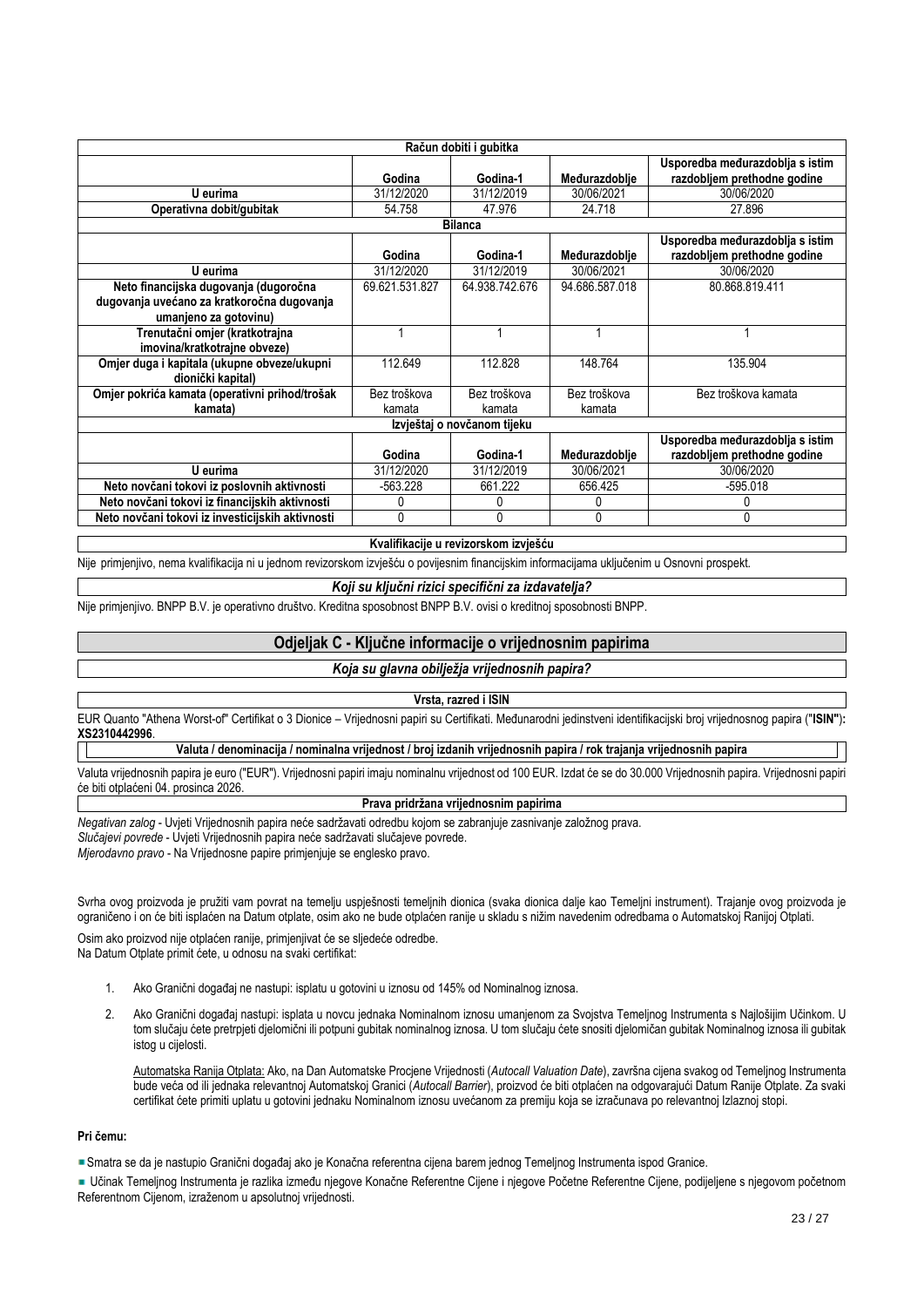Temeljni Instrument s Najlošijim Učinkom je Temeljni Instrument koji ima najnižu Konačnu referentnu cijenu kada se podijeli sa svojom Početnom referentnom cijenom.

Početna Referentna Cijena Temeljnog Instrumenta je Završna Cijena tog Temeljnog Instrumenta na Datum izvršenja.

Konačna Referentna Cijena Temeljnog Instrumenta je završna cijena tog Temeljnog Instrumenta na Datum Vrijednosti Otplata.

Broj dionica temeljnog instrumenta je Nominalni Iznos po certifikatu podijeljen s njegovom Početnom Referentnom Cijenom preračunatom, ako je potrebno, u Valutu Proizvoda primjenom važećeg tečaja na Datum vVrijednosti Otplate.

| Datum Izvršenja           | 26. studeni 2021.                                                             | Cijena izdavanja                 | 100%                                                                          |
|---------------------------|-------------------------------------------------------------------------------|----------------------------------|-------------------------------------------------------------------------------|
| Datum Izdavanja           | 3. prosinca 2021.                                                             | Valuta proizvoda                 | eur                                                                           |
| Datum Vrijednosti Otplate | 27. studeni 2026.                                                             | Nominalni iznos (po certifikatu) | 100 eura                                                                      |
| Datum Otplate (dospijeće) | 4. prosinca 2026.                                                             |                                  |                                                                               |
| Granica                   | 60% od Početne referentne cijene                                              | Autocall datum(i) procjene       | 22. studeni 2022., 27. studeni 20023.,<br>26. studeni 2024., 26. studeni 2025 |
| Datum(i) RanijeOtplate    | 5. prosinca 2022., 4. prosinca 2023., 3.<br>Prosinca 2024., 3. Prosinca 2025. | <b>Autocall Granica(e)</b>       | 100%, 90%, 80% i 70% od Početne<br>referentne cijene                          |
| Izlazna stopa(e)          | 9%, 18%, 27% and 36% od Nominalnog<br>iznosa                                  |                                  |                                                                               |

| Temelini Instrument | <b>Bloomberg Kod</b> | <b>ISIN</b>  |
|---------------------|----------------------|--------------|
| AbbVie Inc          | ABBV UN              | US00287Y1091 |
| <b>Bayer AG</b>     | <b>BAYN GY</b>       | DE000BAY0017 |
| GlaxoSmithKline PLC | GSK LN               | GB0009252882 |

*Sastanci* - Uvjeti Vrijednosnih papira sadržavat će odredbe o sazivanju sastanaka imatelja takvih Vrijednosnih papira radi razmatranja pitanja koja općenito utječu na njihove interese. Te odredbe dopuštaju da određena većina obvezuje sve imatelje, uključujući imatelje koji nisu prisustvovali i glasovali na relevantnoj skupštini i imatelje koji su glasovali na način suprotan većini.

*Zastupnici Imatelja* - Izdavatelj nije imenovao zastupnika Imatelja.

#### **Nadređenost vrijednosnih papira**

Obveze koje proizlaze iz vrijednosnih papira su nepodređene i neosigurane obveze Izdavatelja koje su u istom redu prvenstva.

**Ograničenja slobodnog prijenosa vrijednosnih papira**

Nema ograničenja slobodnog prijenosa Vrijednosnih papira.

## **Dividende i politika isplate**

Nije primjenjivo.

*Gdje će se trgovati vrijednosnim papirima?*

## **Uvrštenje na tržište**

Nije primjenjivo.

# *Postoji li jamstvo za vrijednosne papire?*

**Priroda i opseg jamstva**

Obveze na temelju jamstva su nadređene prioritetne obveze (u sklopu članka L.613-30-3-I-3° francuskog Monetarnog i financijskog zakonika) i neosigurane obveze BNPP-a, te su rangirane *pari passu* sa svimnjegovim drugim sadašnjim i budućim nadređenim prioritetnim i neosiguranim obvezama podložno iznimkama koje se sukladno francuskom pravu s vremena na vrijeme prisilne naravi.

U slučaju sanacije/stečaja (eng. *bail-in*) BNPP-a, ali ne i BNPP-a B.V.-a, obveze i/ili iznosi koje BNPP duguje na temelju jamstva će se smanjiti kako bi odražavale svaku takvu izmjenu ili smanjenje primijenjeno na obveze BNPP-a koje proizlaze iz sanacije (eng. *bail-in*) BNPP-a od strane bilo kojeg relevantnog regulatora (uključujući situaciju u kojoj samo jamstvo nije predmet takve sanacije (eng. *bail-in*).

Jamac bezuvjetno i neopozivo jamči svakom Imatelju da, ako iz bilo kojeg razloga BNPP B.V. ne plati bilo koji iznos koji je u obvezi platiti ili ne izvrši bilo koju drugu obvezu u vezi s bilo kojim Vrijednosnim papirom na datum određen za takvo plaćanje ili izvršenje, Jamac će, u skladu s Uvjetima platiti taj iznos u valuti u kojoj takvo plaćanje dospijeva odmah raspoloživim sredstvima ili, ovisno o slučaju, izvršiti ili osigurati ispunjenje relevantne obveze na datum dospijeća za takvo ispunjenje.

#### **Opis jamca**

Za obveze iz Vrijednosne Papira bezuvjetno i neopozivo jamči BNP Paribas ("BNPP" ili "Jamac") u skladu s engleskim aktom o jamstvu koji je BNPP potpisao 1. lipnja 2021. ("Jamstvo").

Jamac je osnovan u Francuskoj kao trgovačko društvo (fra. *société anonyme*) sukladno francuskom pravu te ima odobrenje kao banka, s registriranim sjedištem u Boulevard des Italiens 16, 75009 Paris, Francuska. Identifikator pravne osobe (LEI) je: R0MUWSFPU8MPRO8K5P83.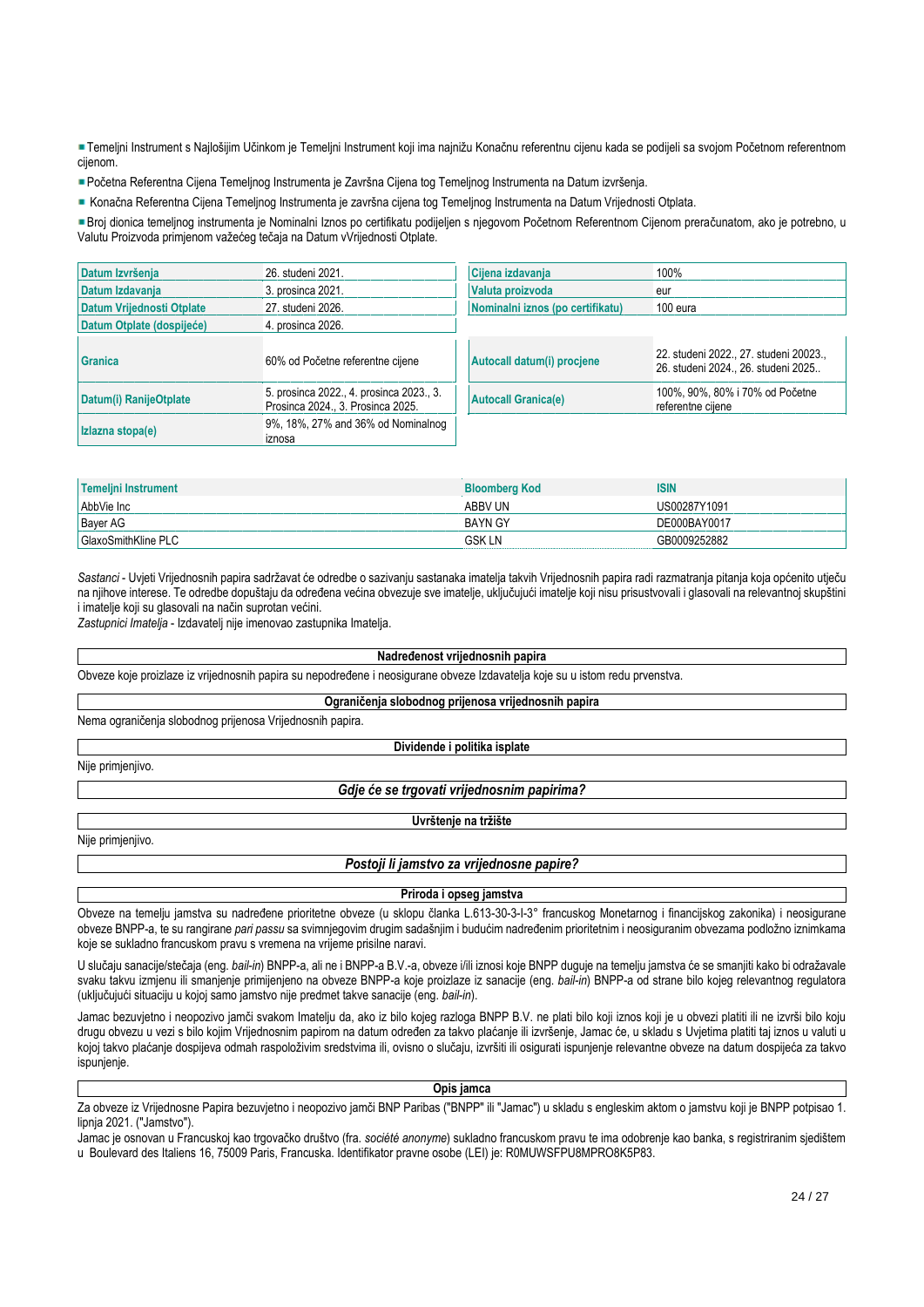Dugoročni kreditni rejting BNPP-a je A+ sa stabilnim izgledima (S&P Global Ratings Europe Limited), Aa3 sa stabilnim izgledima (Moody's Investors Service Ltd.), AA- sa stabilnim izgledima (Fitch Ratings Ireland Limited) *(što je dugoročni rejting koji je BNPP-ovom nadređenom prioritetnom dugu dodijelio Fitch Ratings Ireland Limited i* AA (nizak) sa stabilnim izgledima (DBRS Rating GmbH) i BNPP-ovi kratkoročni kreditni rejtinzi su A-1 (S&P Global Ratings Europe Limited), P-1 (Moody's Investors Service Ltd.), F1+ (Fitch Ratings Ireland Limited.) i R-1 (srednji) (DBRS Rating GmbH).

BNPP je vodeći europski pružatelj bankarskih i financijskih usluga i posluje na četiri tržišta Bankarskih Usluga s Građanstvom u Europi, odnosno u Francuskoj, Belgiji, Italiji i Luksemburgu. BNPP posluje u 66 zemalja i ima više od 190.000 zaposlenih, uključujući oko 150.000 u Europi.

BNP Paribas drži ključne pozicije u odnosu na dvije glavne djelatnost:

- Bankarske Usluge za Građanstvo i Usluge, što uključuje:

*Domaća tržišta*, uključujući: Francusko tržište Bankarskih Usluga za Građanstvo (FRB), BNL banca commerciale (BNL bc), Talijansko tržište bankarskih Usluga za Građanstvo, Belgijsko tržište Bankarskih Usluga za Građanstvo (BRB), aktivnosti na ostalim domaćim tržištima uključujući Arval, BNP Paribas Leasing Solutions, Personal Investors, Nickel i Luksemburško tržište Bankarskih Usluga za Građanstvo (LRB);

*Međunarodne Financijske Usluge*, uključujući: Europa-Mediteran, BancWest, Osobne financije, Osiguranje, Upravljanje imovinom;

- Korporativno i institucionlno bankarstvo (CIB): Korporativno bankarstvo, Globalna tržišta, Usluge vrijednosnih papira.

BNP Paribas SA je društvo-majka BNP Paribas Grupe.

Na dan 30. lipnja 2021., glavni dioničari bili su Société Fédérale de Participations et d'Investissement ("SFPI") trgovačko društvo (fra. *société anonyme*) koje djeluje u ime Vlade Belgije koja drži 7.7% temeljnog kapitala, BlackRock Inc. koji drži 6.0% temeljnog kapitala i Veliko Vojvodstvo Luksemburga koje drži 1.0% temeljnog kapitala.

| Ključne financijske informacije za potrebe procjene sposobnosti jamca za ispunjenje obveza na temelju jamstva |            |                |            |               |                                               |  |
|---------------------------------------------------------------------------------------------------------------|------------|----------------|------------|---------------|-----------------------------------------------|--|
| Račun dobiti i gubitka                                                                                        |            |                |            |               |                                               |  |
|                                                                                                               |            |                |            |               | Usporedba međurazdoblja<br>s istim razdobljem |  |
|                                                                                                               | Godina     | Godina-1       | Godina-2   | Međurazdoblje | prethodne godine                              |  |
| U milijunima eura                                                                                             | 31/12/2020 | 31/12/2019     | 31/12/2018 | 30/06/2021    | 30/06/2020                                    |  |
| Neto prihod od kamata                                                                                         | 21.312     | 21.127         | 21.062     | 10.823        | 10.707                                        |  |
| Neto prihod od naknada i provizija                                                                            | 9.862      | 9.365          | 9.207      | 5.194         | 4.795                                         |  |
| Neto prihod od financijskih                                                                                   | 7.146      | 7.464          | 6.118      | 4.283         | 4.025                                         |  |
| instrumenata                                                                                                  |            |                |            |               |                                               |  |
| Prihodi                                                                                                       | 44.275     | 44.597         | 42.516     | 23.605        | 22.563                                        |  |
| Troškovi rizika                                                                                               | $-5.717$   | $-3.203$       | $-2.764$   | $-1.709$      | $-2.873$                                      |  |
| Poslovni prihodi                                                                                              | 8.364      | 10.057         | 9.169      | 6.127         | 4.195                                         |  |
| Neto prihod koji se pripisuje                                                                                 | 7.067      | 8.173          | 7.526      | 4.679         | 3.581                                         |  |
| dioničarima                                                                                                   |            |                |            |               |                                               |  |
| Zarada po dionici (u eurima)                                                                                  | 5.31       | 6.21           | 5.73       | 3.56          | 2.69                                          |  |
|                                                                                                               |            | <b>Bilanca</b> |            |               |                                               |  |
|                                                                                                               |            |                |            |               | Usporedba međurazdoblja                       |  |
|                                                                                                               |            |                |            |               | s istim razdobljem                            |  |
|                                                                                                               | Godina     | Godina-1       | Godina-2   | Međurazdoblje | prethodne godine                              |  |
| U milijunima eura                                                                                             | 31/12/2020 | 31/12/2019     | 31/12/2018 | 30/06/2021    | 30/06/2020                                    |  |
| Ukupna imovina                                                                                                | 2.488.491  | 2.164.713      | 2.040.836  | 2.671.803     | 2.622.988                                     |  |
| Dužnički vrijednosni papiri                                                                                   | 212.351    | 221.336        | 206.359    | 239.945       | 224.303                                       |  |
| Od kojih srednjoročni Nadređeni                                                                               | 82.086*    | 88.466*        | 88.381     | n.a           | n.a                                           |  |
| neosigurani                                                                                                   |            |                |            |               |                                               |  |
| Podređeni dug                                                                                                 | 23.325     | 20.896         | 18.414     | 24.071        | 22.555                                        |  |
| Krediti i potraživanja od korisnika                                                                           | 809.533    | 805.777        | 765.871    | 825.226       | 828.053                                       |  |
| (neto)                                                                                                        |            |                |            |               |                                               |  |
| Depoziti klijenata                                                                                            | 940.991    | 834.667        | 796.548    | 1.000.870     | 963.183                                       |  |
| Dionički kapital (dionice Grupe)                                                                              | 112.799    | 107.453        | 101.467    | 115.991       | 111.469                                       |  |
| Doubtful/ bruto neisplaćeni**                                                                                 | 2.1%       | 2.2%           | 2.6%       | 2.1%          | 2.2%                                          |  |
| Omjer CET1 kapitala                                                                                           | 12.8%      | 12.1%          | 11.8%      | 12.9%         | 12.4%                                         |  |
| Omjer ukupnog kapitala (Total                                                                                 | 16.4%      | 15.5%          | 15%        | 16.5%         | 15.9%                                         |  |
| <b>Capital Ratio)</b>                                                                                         |            |                |            |               |                                               |  |
| Omjer financijske poluge***                                                                                   | 4.9%       | 4.6%           | 4.5%       | 4%            | 4%                                            |  |

(\*) Regulatorni opseg

(\*\*) Neprihodonosni krediti (faza 3) korisnicima i kreditnim institucijama, koji nisu umanjeni za jamstva, uključujući bilančne i izvan bilančne i dužničke vrijednosne papire određene prema amortiziranom trošku ili po stvarnoj vrijednosti kroz dionički kapital i iskazane kao bruto nepodmireni krediti klijentima i kreditnim institucijama, bilančnim i izvan bilančnim i uključujući dužničke vrijednosne papire određene prema amortiziranom trošku ili prema stvarnoj vrijednosti kroz dionički kapital (ne uključujući osiguranje).

(\*\*\*) Uzimajući u obzir privremeno izuzeće u odnosu na depozite kod Europskog sustava središnjih banaka (izračunato u skladu s Uredbom (EU) br. 2020/873, članak 500b). Na dan 31.12.2020. iznosi 4.4% bez uključivanja ranije navedenog izuzeća.

#### **Najvažniji ključni rizici specifični za jamca**

**1.** Značajno povećanje novih rezerviranja ili manjak na razini prethodno evidentiranih rezerviranja izloženih kreditnom riziku i riziku druge ugovorne strane mogao bi negativno utjecati na rezultate poslovanja i financijsko stanje BNP Paribas Grupe.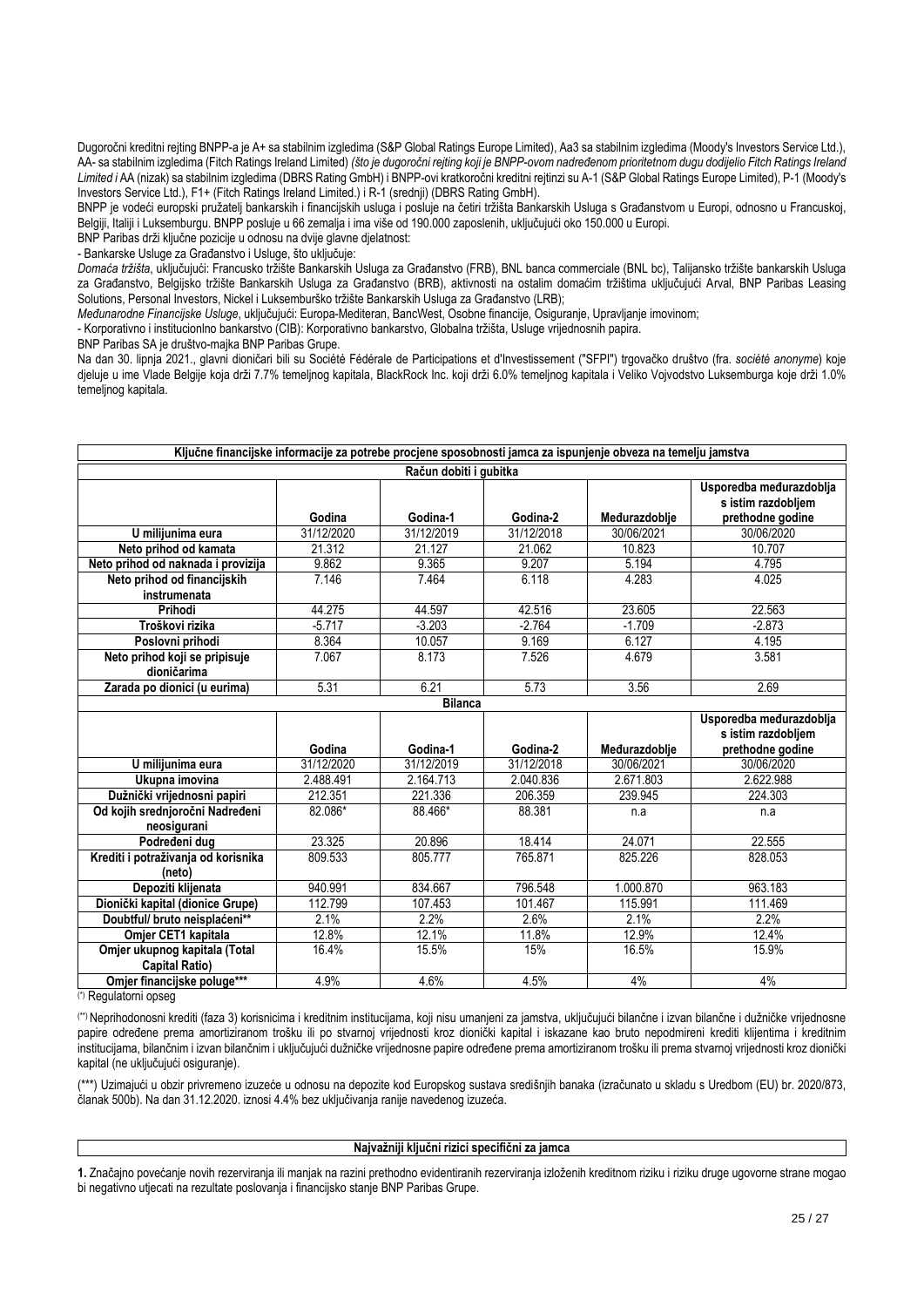**2.** Prekid u radu ili sigurnosni proboj informacijskih sustava BNP Paribas Grupe može uzrokovati znatne gubitke podataka o klijentima ili korisnicima, narušiti ugled BNP Paribas Grupe i rezultirati financijskim gubicima.

**3.** BNP Paribas Grupa može pretrpjeti značajne gubitke u svojim tržišnim i investicijskim aktivnostima zbog fluktuacija na tržištu i volatilnosti.

**4.** Prilagodbe knjigovodstvene vrijednosti portfelja vrijednosnih papira i financijskih izvedenica BNP Paribas Grupe i vlastitog duga BNP Paribas Grupe mogle bi imati negativan učinak na njezin neto prihod i dionički kapital.

**5.** Ponovno izbijanje financijske krize, pogoršanje gospodarskih uvjeta, smanjenje rejtinga, povećanje državnih kreditnih marži i drugi faktori mogli bi negativno utjecati na mogućnost pristupa financijskim sredstvima BNP Grupe i troškove financiranja.

**6.** Nepovoljni gospodarski i financijski uvjeti u prošlosti su utjecali i u budućnosti mogu utjecati na BNP Paribas Grupu i na tržišta na kojima posluje

**7.** Zakoni i propisi doneseni posljednjih godina, posebno kao odgovor na globalnu financijsku krizu, kao i novi zakonski prijedlozi, mogu značajno utjecati na BNP Paribas Grupu i financijsko i gospodarsko okruženje u kojem posluje.

**8.** BNP Paribas Grupa može snositi znatne novčane i druge administrativne i kaznene sankcije zbog nepoštivanja primjenjivih zakona i propisa, a također može pretrpjeti gubitke u povezanim (ili nepovezanim) parnicama s privatnim osobama.

**9.** Epidemije i pandemije, uključujući aktualnu pandemiju korona virusa (COVID-19) i njihove ekonomske posljedice mogu negativno utjecati na poslovanje, rezultate i financijsko stanje Grupe.

## *Koji su ključni rizici specifični za vrijednosne papire?*

| Najvažniji ključni rizici specifični za vrijednosne papire |  |
|------------------------------------------------------------|--|
|                                                            |  |

Postoje rizici povezani s vrijednosnim papirima, koji uključuju:

## **1. Rizici vezani uz strukturu vrijednosnih papira:**

Zarada od Vrijednosnih papira ovisi o uspješnosti Temeline reference/Temeljnih Referenci i o tome primjenjuju li se značajke s dosegnutom ili nedosegnutom granicom. Automatksi Pozivi (*Auto-callable)* Proizvodi uključuju automatske mehanizme rane otplate. Ovisno o primjenjivoj formuli, ako dođe do automatske prijevremene otplate, ulagatelji mogu biti izloženi djelomičnom gubitku svog ulaganja. Ulagatelji mogu biti izloženi djelomičnom ili potpunom gubitku svog ulaganja.

## **2. Rizici koji se odnose na temeljne dionice i poremećaje i prilagodbe u vezi s njima:**

Za razliku od izravnog ulaganja u bilo koju Dionicu(e), Spojenu(e) dionicu(e), GDR(e) i/ili ADR(e) koji se sastoje od Temeljne(ih) reference(i) (zajedno "Dionica(e)"), ulaganje u Vrijednosne papire ne daje Imateljima pravo glasa ili pravo na dividendu ili isplatu (osim ako nije drugačije navedeno u Konačnim uvjetima). Sukladno tome, povrat na Vrijednosne papire neće biti isti kao izravno ulaganje u relevantnu Dionicu(e) i mogao bi biti manji od izravnog ulaganja.

Izloženost dionicama, slični tržišni rizici izravnog ulaganja u vlasnički kapital, potencijalne prilagodbe ili izvanredni događaji i poremećaj tržišta ili neotvaranje burze mogu imati negativan učinak na vrijednost i likvidnost Vrijednosnih papira.

## **3. Rizici povezani s tržištima na kojima se trguje vrijednosnim papirima:**

Na cijenu kojom se trguje Vrijednosnim papirima mogu utjecati brojni čimbenici uključujući, ali ne ograničavajući se na, relevantnu cijenu, vrijednost ili razinu Temeljne(ih) reference(i), vrijeme preostalo do planiranog datuma otplate Vrijednosnih papira, stvarnu ili impliciranu volatilnost povezanu s Temeljnom(im) referencom(ama) i korelacijskim rizikom relevantne Temeljne Reference/relevantnih Temeljnih Referenci. Mogućnost da će vrijednost i cijena Vrijednosnih papira fluktuirati (bilo pozitivno ili negativno) ovisi o nizu čimbenika koje bi ulagači trebali pažljivo razmotriti prije kupnje ili prodaje Vrijednosnih papira.

#### **4. Pravni rizici:**

Uvjeti o Vrijednosnim papirima sadržavat će odredbe o sazivanju skupštine imatelja takvih Vrijednosnih papira radi razmatranja pitanja koja općenito utječu na njihove interese. Takve odredbe dopuštaju da određena većina obvezuje sve imatelje, uključujući imatelje koji nisu prisustvovali i glasovali na relevantnoj skupštini i imatelje koji su glasovali na način suprotan većini.

**Odjeljak D - Ključne informacije o javnoj ponudi vrijednosnih papira i/ili o uvrštenju za trgovanje na regulirano tržište**

*Pod kojim uvjetima i prema kojem rasporedu mogu uložiti u ovaj vrijednosni papir?*

#### **Opće odredbe, uvjeti i očekivani raspored ponude**

Vrijednosni papiri bit će ponuđeni javnosti u Hrvatskoj od 8. studenog 2021. do 26. studenog 2021., uključujući i 26. studeni 2021., podložno svakom prijevremenom zatvaranju ili produljenju razdoblja ponude.

**Procjena ukupnih troškova izdavanja i/ili ponude, uključujući procijenjene troškove koje izdavatelj ili ponuditelj naplaćuje ulagatelju**

Izdavatelj ulagateljima neće naplatiti nikakve troškove.

## *Tko je ponuditelj i/ili osoba koja traži uvrštenje na tržište*

#### **Opis ponuditelja i/ili osobe koja traži uvrštenje na tržište**

Ponuditelj: Cyrrus, A.S., Veveri 3163/111, Zabovresky, Brno, CZ (Republika Češka). Identifikator pravne osobe Ponuditelja je: 31570010000000043551. Osoba koja traži uvrštenje na tržište: BNP Paribas Issuance B.V. ("Izdavatelj"), Herengracht 595, 1017 CE Amsterdam, Nizozemska (broj telefona: +31(0)88 738 0000).

## *Zašto je sastavljen ovaj prospekt?*

#### **Korištenje i procijenjeni neto iznos prihoda**

Neto prihod od izdavanja Vrijednosnih papira postat će dio općih sredstava Izdavatelja. Takvi prihodi mogu se koristiti za održavanje pozicija u opcijama ili terminskim ugovorima ili drugim instrumentima zaštite od rizika.